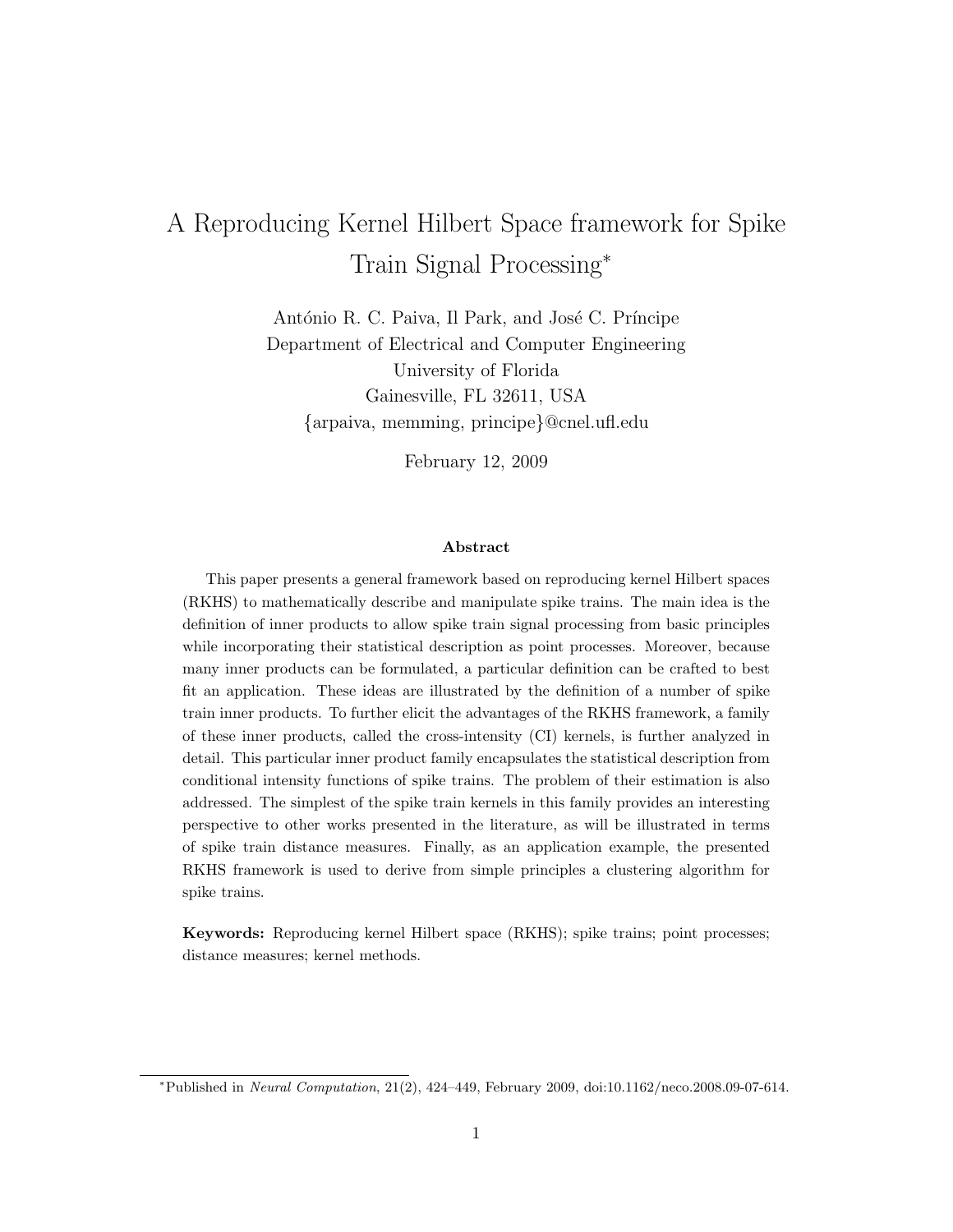### **1 Introduction**

Spike trains can be observed when studying either real or artificial neurons. In neurophysiological studies, spike trains result from the activity of neurons in multiple single-unit recordings by ignoring the stereotypical shape of action potentials (Dayan and Abbott, 2001). And, more recently, there has also been a great interest in using spike trains for biologically inspired computation paradigms such as the liquid-state machine (Maass, Natschläger, and Markram, 2002; Maass and Bishop, 1998) or spiking neural networks (Bohte, Kok, and Poutré, 2002; Maass and Bishop, 1998). Regardless of the nature of the process producing the spike trains, the ultimate goal is to analyze, classify and decode the information expressed by spike trains.

A spike train  $s \in \mathcal{S}(\mathcal{T})$  is a sequence of ordered spike times  $s = \{t_m \in \mathcal{T} : m = \mathcal{T} \}$  $1, \ldots, N$ } corresponding to the time instants in the interval  $\mathcal{T} = [0, T]$  at which a neuron fires. Unfortunately, this formulation does not allow for the application of the usual signal processing operations to filter, eigendecompose, classify or cluster spike trains, which have been proven so useful when manipulating real world signals and form the bases to extract more information from experimental data. From a different perspective, spike trains are realizations of stochastic point processes. Therefore, they can be analyzed statistically to infer about the underlying process they represent. The main limitation in this formulation is that when multiple spike trains are analyzed they typically need to be assumed independent to avoid handling the high dimensional joint distribution.

Nevertheless, statistical analysis of spike trains is quite important, as can be asserted from the large number of methodologies that have been proposed in the literature (see Brown, Kass, and Mitra (2004) for a review). One of the fundamental descriptors of spike trains is the intensity function of the process giving rise to the observed spike train. If the spike train is assumed to be well modeled by an inhomogeneous Poisson process then many methods have been proposed for the estimation of the intensity function (Kass, Ventura, and Cai, 2003; Richmond, Optican, and Spitzer, 1990; Reiss, 1993). However, in the general case the problem is intractable since the intensity function depends on the whole history of the realization. Recently, Kass, Ventura, and Brown (2005) proposed a new spike train model simple enough to be estimated from data and yet sufficiently powerful to cope with processes more general than renewal processes. The work by Kass et al. (2005) was extended by Truccolo, Eden, Fellows, Donoghue, and Brown (2005) to allow for more general dependencies. Still, these advances depend on the availability of multiple realizations (e.g., spike trains from several trials) or spike trains of many seconds, and provide no tools to either the practitioner or the theoretician on how to analyze single realizations of multiple spike trains.

Instead, we submit that a systematic description of the theory behind single realizations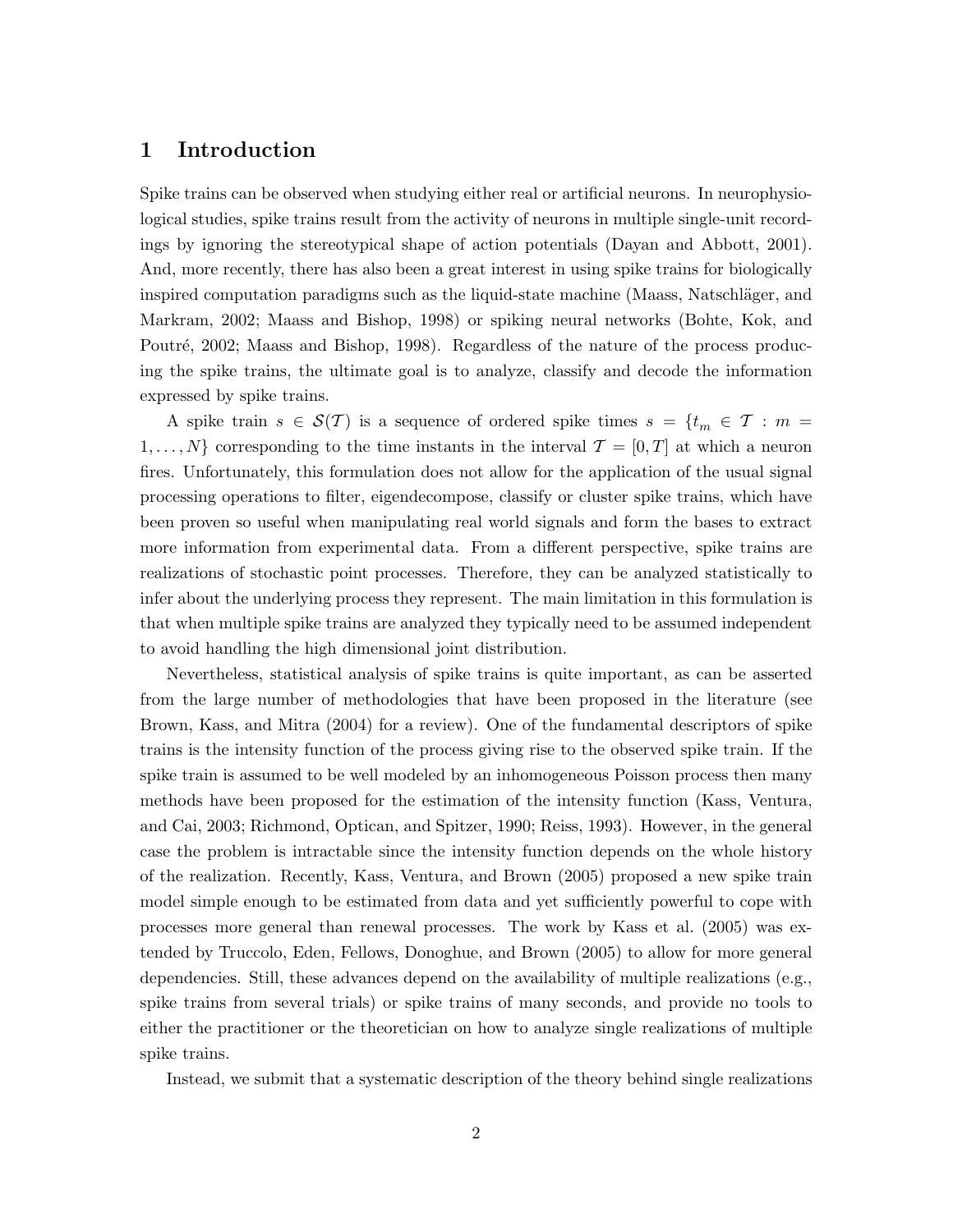of multiple spike train analysis generalizing the methods of cross-correlation (Perkel, Gerstein, and Moore, 1967) is still needed and will enable the development of new operators for spike trains capable of transcending the results obtained with current techniques. Indeed, applying cross-correlation to spike timings is not straightforward and is the reason why, traditionally, it is applied to "binned" data. But most importantly, binning is related to instantaneous firing rate estimation and thus cross-correlation of binned spike trains cannot account for deviations from the Poisson point process model. The caveats associated with binned spike trains, in particular for temporal coding, motivated the development of methodologies involving directly spike times. This is noticeable in several spike train measures (Victor and Purpura, 1997; van Rossum, 2001; Schreiber, Fellous, Whitmer, Tiesinga, and Sejnowski, 2003) and recent attempts to use kernels to estimate and generalize these distances (Schrauwen and Campenhout, 2007). Yet, in spite of the fact that distances are very useful in classification and pattern analysis, they do not provide a suitable foundation to carry out and develop spike train signal processing algorithms.<sup>1</sup>

In this paper a reproducing kernel Hilbert space (RKHS) framework for spike trains is introduced with two key advantages: (1) mapping spike trains to the RKHS allows for the study of spike trains as continuous-time random functionals, thereby bypassing the limitations which lead to the use of binning, and (2) these functionals incorporate a statistical description of spike trains. In this space, a number of different signal processing algorithms to filter, eigendecompose, classify or cluster spike trains can then be developed using the linearity of the space and its inner product. Notice that, unlike approaches based on discrete representations of spike trains (such as binning) in which the dimensionality of the space becomes a problem, in the RKHS framework the dimensionality of the space is naturally dealt through the inner product.

For continuous and discrete random processes, RKHS theory has already been proven essential in a number of applications, such as statistical signal processing (Parzen, 1959) and detection (Kailath, 1971; Kailath and Duttweiler, 1972), as well as statistical learning theory (Schölkopf, Burges, and Smola, 1999; Vapnik, 1995; Wahba, 1990). Indeed, as Parzen (1959) showed, several statistical signal processing algorithms can be stated and solved easily as optimization problems in the RKHS. Although frequently overlooked, RKHS theory is perhaps an even more pivotal concept in machine learning (Sch¨olkopf et al., 1999; Vapnik, 1995), because it is the reason for the famed kernel trick which allows for the otherwise seemingly impossible task of deriving and applying these algorithms.

In the following, we introduce a number of inner products for spike trains illustrating the generality of this methodology. We follow a systematic approach which builds the RKHS

 $1$ Distances define Banach spaces but for signal processing an Hilbert space (which automatically induces a Banach space) is needed.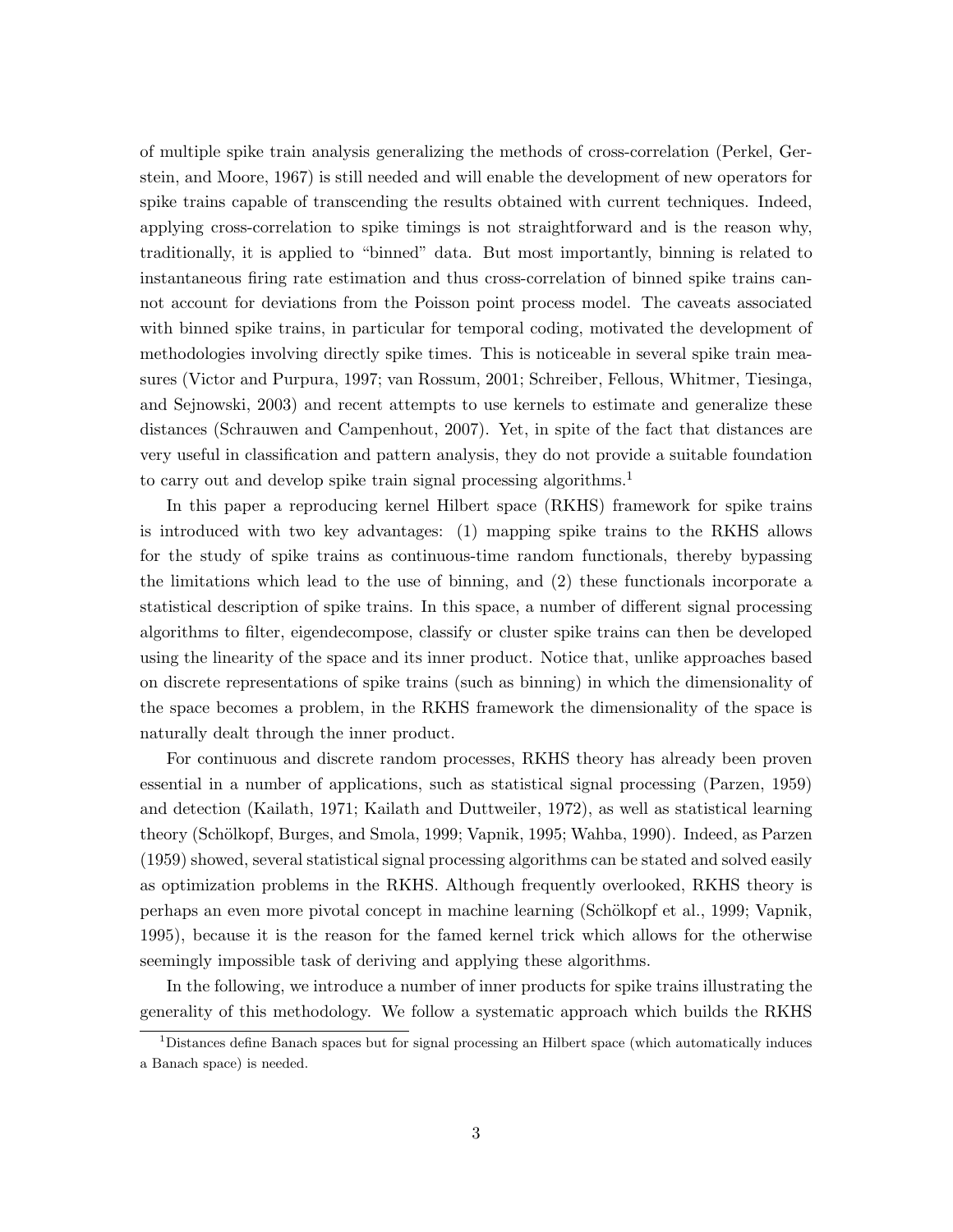from the ground up based on the intensity functions of spike trains, and basic requirements for the construction of an RKHS. As a result, we obtain a general and mathematically precise methodology which can yet be easily interpreted intuitively. Then, these inner products are studied in detail to show that they have the necessary properties for spike train signal processing and we propose how they can be estimated. Moreover, we discuss the RKHS and congruent spaces<sup>2</sup> associated with the simplest of these inner product form adding to our understanding. We then build upon this knowledge by showing that previous work in spike train measures arises naturally and effortlessly in one of the constructed RKHS, and is indeed elegantly unified in this framework. Finally, we demonstrate a practical application of the RKHS by showing how clustering of spike trains can be easily achieved using the spike train kernel.

### **2 Inner product for spike times**

Denote the *m*th spike time in a spike train indexed by  $i \in \mathbb{N}$  as  $t_m^i \in \mathcal{T}$ , with  $m \in$  $\{1, 2, \ldots, N_i\}$  and  $N_i$  the number of spike times in the spike train. To simplify the notation, however, the explicit reference to the spike train index will be omitted if is not relevant or obvious from the context.

The simplest inner product that can be defined for spike trains operates with only two spike times at a time, as observed by Carnell and Richardson (2005). In the general case, such an inner product can be defined in terms of a kernel function defined on  $\mathcal{T} \times \mathcal{T}$  into the reals, with  $\mathcal T$  the interval of spike times. Let  $\kappa$  denote such a kernel. Conceptually, this kernel operates in the same way as the kernels operating on data samples in machine learning (Schölkopf et al., 1999) and information theoretic learning (Príncipe, Xu, and Fisher, 2000). Although it operates only with two spike times, it will play a major role whenever we operate with complete realizations of spike trains. Indeed, the estimator for one of the spike train kernels defined next relies on this simple kernel as an elementary operation for computation or composite operations.

To take advantage of the framework for statistical signal processing provided by RKHS theory, *κ* is required to be a symmetric positive definite function. By the Moore-Aronszajn theorem (Aronszajn, 1950), this ensures that an RKHS  $H_{\kappa}$  exists for which  $\kappa$  is a reproducing kernel. The inner product in  $\mathcal{H}_{\kappa}$  is given as

$$
\kappa(t_m, t_n) = \langle \kappa(t_m, \cdot), \kappa(t_n, \cdot) \rangle_{\mathcal{H}_\kappa} = \langle \Phi_m, \Phi_n \rangle_{\mathcal{H}_\kappa}.
$$
 (1)

where  $\Phi_m$  is the element in  $\mathcal{H}_\kappa$  corresponding to  $t_m$  (that is, the transformed spike time).

<sup>2</sup>Two spaces are said to be *congruent* if there exists an isometric isomorphism, that is, a one-to-one inner product-preserving mapping, between the two spaces. This mapping is called a *congruence*.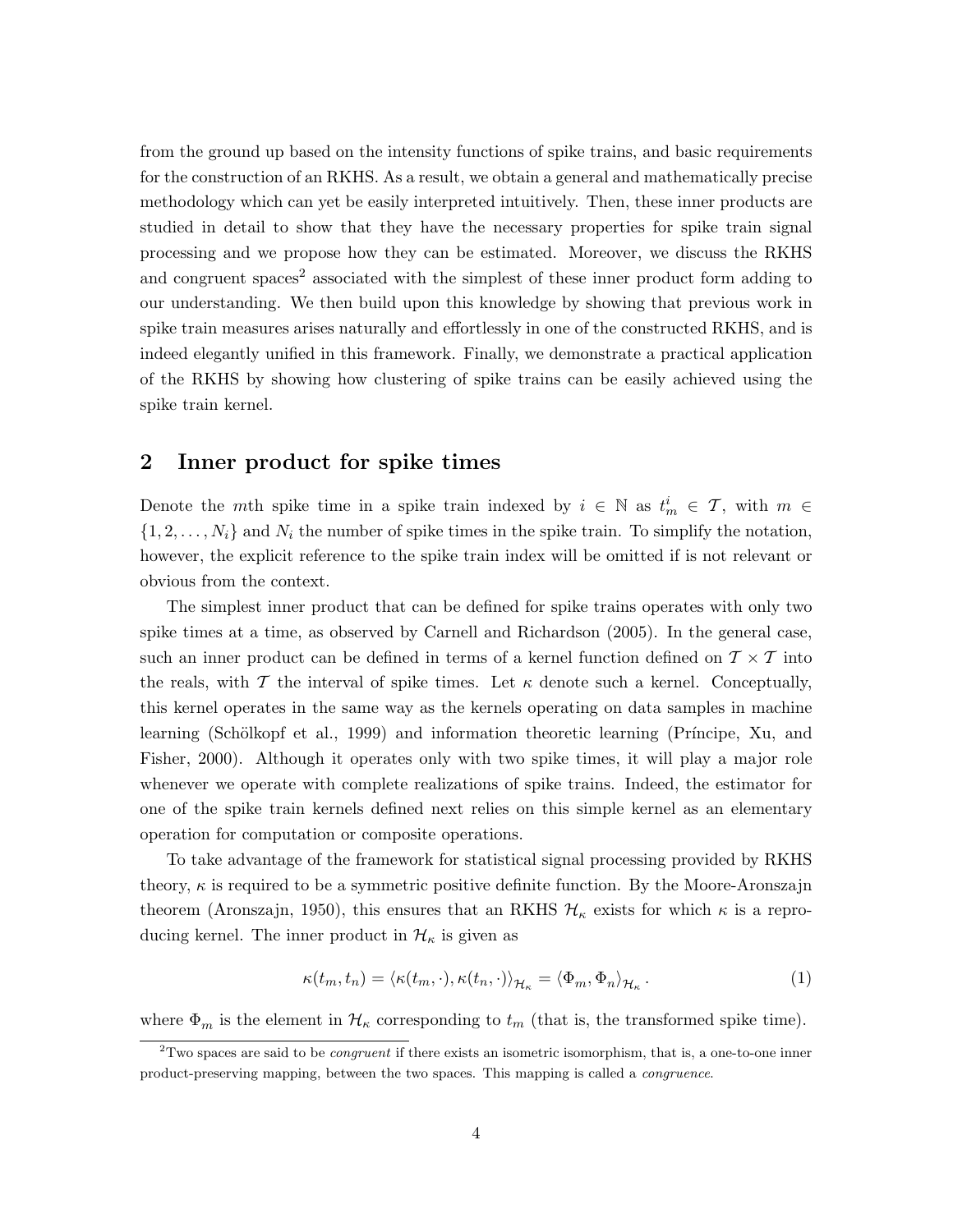Since the kernel operates directly on spike times and, typically, it is undesirable to emphasize events in this space, thus  $\kappa$  is further required to be *shift-invariant*. That is, for any  $\theta \in \mathbb{R}$ ,

$$
\kappa(t_m, t_n) = \kappa(t_m + \theta, t_n + \theta), \quad \forall t_m, t_n \in \mathcal{T}.
$$
\n
$$
(2)
$$

Hence, the kernel is only sensitive to the difference of the arguments and, consequently, we may write  $\kappa(t_m, t_n) = \kappa(t_m - t_n)$ .

For any symmetric, shift-invariant, and positive definite kernel, it is known that  $\kappa(0) \geq$  $|\kappa(\theta)|^3$ . This is important in establishing  $\kappa$  as a similarity measure between spike times. As usual, an inner product should intuitively measure some form of inter-dependence between spike times. However, the conditions posed do not restrict this study to a single kernel. On the contrary, any kernel satisfying the above requirements is theoretically valid and understood under the framework proposed here, although the practical results may vary.

An example of a family of kernels that can be used (but not limited to) are the radial basis functions (Berg, Christensen, and Ressel, 1984),

$$
\kappa(t_m, t_n) = \exp(-|t_m - t_n|^p), \quad t_m, t_n \in \mathcal{T},
$$
\n(3)

for any  $0 < p \leq 2$ . Some well known kernels, such as the widely used Gaussian and Laplacian kernel are special cases of this family for  $p = 2$  and  $p = 1$ , respectively.

Also of interest is to notice that for the natural norm induced by the inner product, shift-invariant kernels have the following property,

$$
\|\Phi_m\| = \sqrt{\kappa(0)}, \quad \forall \Phi_m \in \mathcal{H}_\kappa. \tag{4}
$$

Since the norm in  $\mathcal{H}_{\kappa}$  of the transformed spike times point is constant, all the spike times are mapped to the surface of an hypersphere in  $\mathcal{H}_{\kappa}$ . The set of transformed spike times is called the manifold of  $\mathcal{S}(\mathcal{T})$ . This provides a different perspective of why the kernel used must be non-negative. Furthermore, the *geodesic distance*, corresponding to the length of the smallest path contained within the manifold (an hypersphere, in the case of shift-invariant kernels) between two points,  $\Phi_m$  and  $\Phi_n$ , is given by

$$
d(\Phi_m, \Phi_n) = \|\Phi_m\| \arccos\left(\frac{\langle \Phi_m, \Phi_n \rangle}{\|\Phi_m\| \|\Phi_n\|}\right)
$$

$$
= \sqrt{\kappa(0)} \arccos\left[\frac{\kappa(t_m, t_n)}{\kappa(0)}\right].
$$
(5)

Put differently, from the geometry of the transformed spike times, the kernel function is proportional to the cosine of the angle between two points in this space. Because the kernel

 $3$ This is a direct consequence of the fact that symmetric positive definite kernels denote inner products that obey the Cauchy-Schwarz inequality.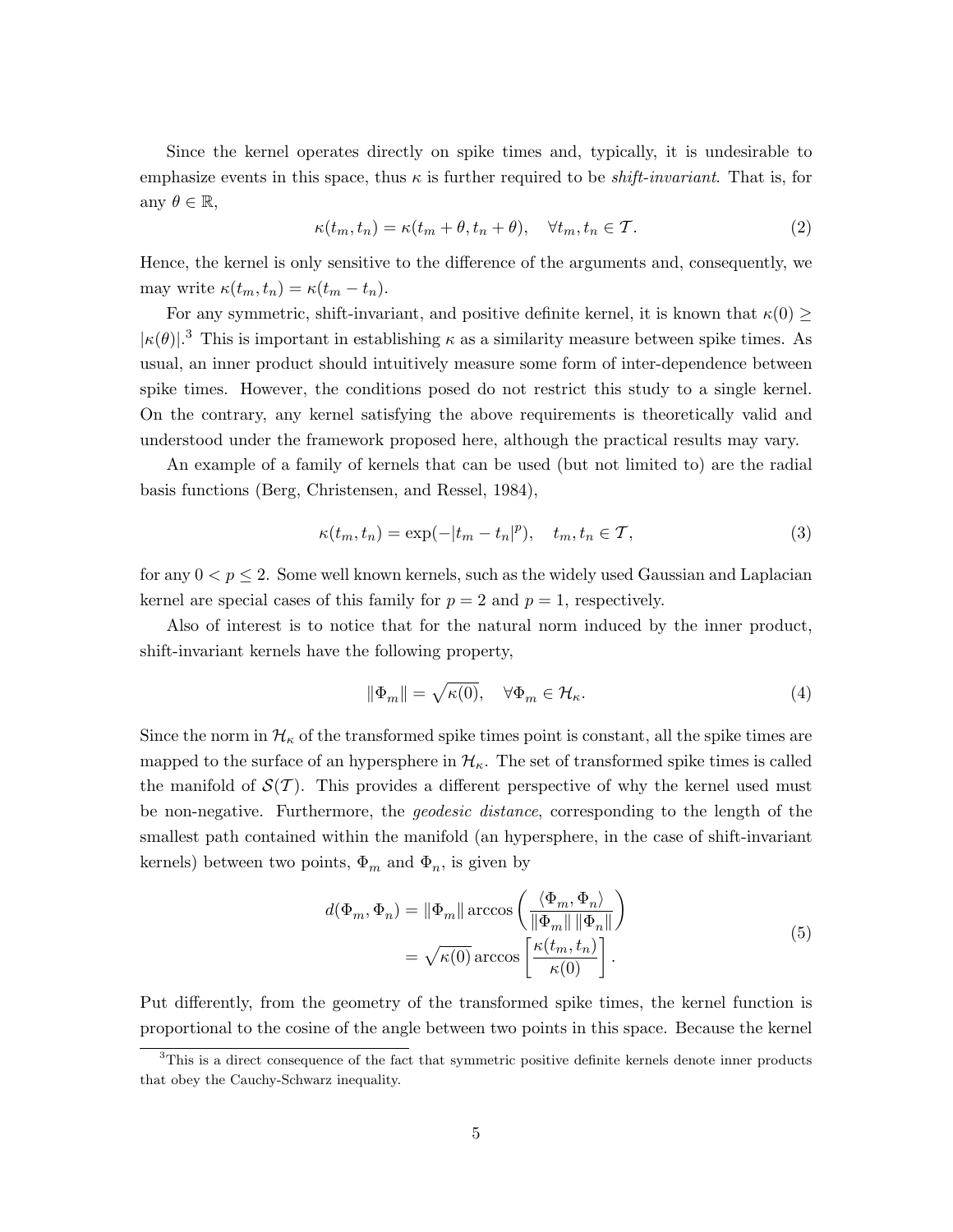is non-negative, the maximum angle is  $\pi/2$ , which restricts the manifold of transformed spike times to a small area of the surface of the sphere. With the kernel inducing the above metric, the manifold of the transformed points forms a *Riemannian space*. This space is *not* a linear space. Its span however is obviously a linear space. In fact, it equals the RKHS associated with the kernel. Computing with the transformed points will almost surely yield points outside of the manifold of transformed spike times. This means that such points cannot be mapped back to the input space directly. This restriction however is generally not a problem since most applications deal exclusively with the projections of points in the space, and if a representation in the input space is desired it may be obtained from the projection to the manifold of transformed input points.

The kernels  $\kappa$  discussed this far operate with only two spike times. As in commonly done in kernel methods, kernels on spike times can be combined to define kernels that operate with spike trains. Suppose that one is interested in defining a kernel on spike trains to measure similarity in temporal spiking patterns between two spike trains (Chi and Margoliash, 2001; Chi, Wu, Haga, Hatsopoulos, and Margoliash, 2007). Such a kernel could be utilized, for example, to study temporal precision and reliability in neural spike trains in response to stimulus, or detect/classify these stimuli. This kernel could be defined as

$$
V(s_i, s_j) = \begin{cases} \max_{l=0,1,\dots,(N_i-N_j)} \sum_{n=1}^{N_j} \kappa(t_{n+l}^i - t_n^j), & N_i \ge N_j\\ \max_{l=0,1,\dots,(N_j-N_i)} \sum_{n=1}^{N_i} \kappa(t_n^i - t_{n+l}^j), & N_i < N_j. \end{cases} \tag{6}
$$

Basically, this kernel measures if spike trains have a one-to-one correspondence of the sequence of spike times. This occurs if spike trains occur with high precision and high reliability. Since spike trains are defined here in terms of fixed duration, the maximum operation in the definition searches for the best spike-to-spike correspondence. This is henceforth called the *spiking pattern matching* (SPM) kernel.

### **3 Inner products for spike trains**

In the end of the previous section we briefly illustrated in the SPM kernel how inner products for spike trains can be built from kernels for spike times as traditionally done in machine learning. Obviously, many other spike train kernels that operate directly from data characteristics could be defined for diverse applications in a similar manner. However, in doing so it is often unclear what is the statistical structure embodied or point process model assumed by the kernel.

Rather than doing this directly, in this section, we first define general inner products for spike trains from the intensity functions, which are fundamental statistical descriptors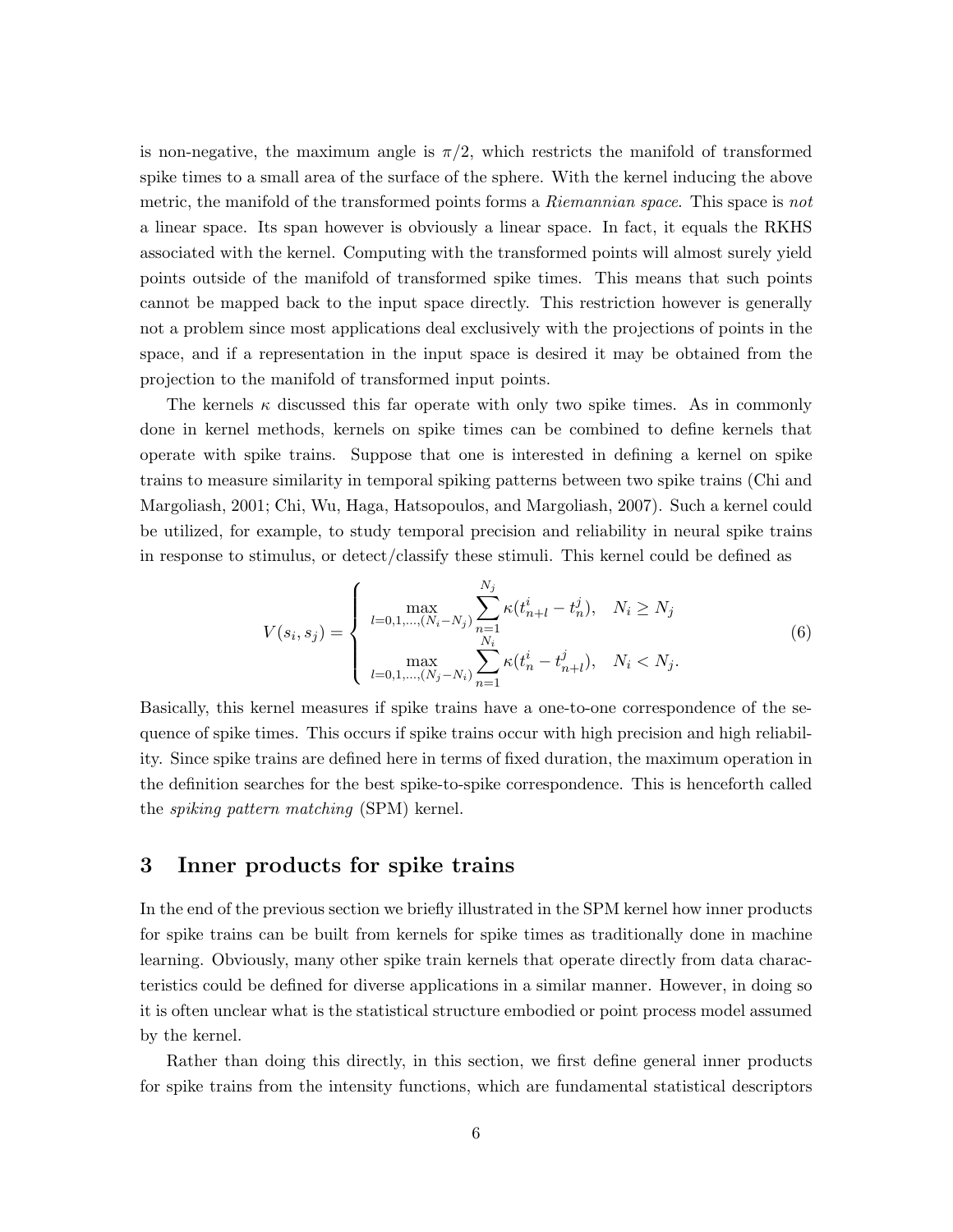of the point processes. This bottom-up construction of the kernels for spike trains is unlike the previous approach taken in the previous section and is rarely taken in machine learning, but it provides direct access to the properties of the kernels defined and the RKHS they induce. In other words, in the methodology presented in this section we focus on the inner product as a *statistical descriptor*, and only then derive the corresponding estimators from data.

A spike train can be interpreted as a realization of an underlying stochastic point process (Snyder, 1975). In general, to completely characterize a point process the conditional intensity function  $\lambda(t|H_t)$  is needed, where  $t \in \mathcal{T} = [0,T]$  denotes the time coordinate and *H<sup>t</sup>* is the history of the process up to time *t*. Notice that, to be a well defined function of time,  $\lambda(t|H_t)$  requires a realization (so that  $H_t$  can be established), as always occurs when dealing with spike trains. This shall be implicitly assumed henceforth.

Consider two spike trains,  $s_i, s_j \in S(T)$ , with  $i, j \in \mathbb{N}$ , and denote the corresponding conditional intensity functions of the underlying point processes by  $\lambda_{s_i}(t|H_t^i)$  and  $\lambda_{s_j}(t|H_t^j)$ *t* ), respectively. Because of the finite duration of spike trains and the boundedness of the intensity functions, we have that

$$
\int_{\mathcal{T}} \lambda^2(t|H_t)dt < \infty. \tag{7}
$$

In words, conditional intensity functions are square integrable functions on *T* and, as a consequence, are valid elements of an  $L_2(\mathcal{T})$  space. Obviously, the space spanned by the conditional intensity functions, denoted  $L_2(\lambda_{s_i}(t|H_t^i), t \in \mathcal{T})$ , is contained in  $L_2(\mathcal{T})$ . Therefore, we can easily define an inner product of intensity functions in  $L_2(\lambda_{s_i}(t|H_t^i), t \in \mathcal{T})$  as the usual inner product in  $L_2(\mathcal{T})$ ,

$$
\mathcal{I}(s_i, s_j) = \left\langle \lambda_{s_i}(t | H_t^i), \lambda_{s_j}(t | H_t^j) \right\rangle_{L_2(\mathcal{T})}
$$
\n
$$
= \int_{\mathcal{T}} \lambda_{s_i}(t | H_t^i) \lambda_{s_j}(t | H_t^j) dt.
$$
\n(8)

Although we defined the inner product in the space of intensity functions, it is in effect a function of two spike trains (or the underlying point processes) and thus is a kernel function in the space of spike trains. The advantage in defining the inner product from the intensity functions is that the resulting kernel incorporates the statistics of the processes directly. Moreover, the defined kernel can be utilized with *any* point process model since the conditional intensity function is a complete characterization of the point process (Cox and Isham, 1980).

The dependence of the conditional intensity functions on the history of the process renders estimation of the previous kernel intractable from finite data, as occurs in applications. A possibility is to consider a simplification of the conditional intensity functions as,

$$
\lambda(t|H_t) = \lambda(t, t - t_*),\tag{9}
$$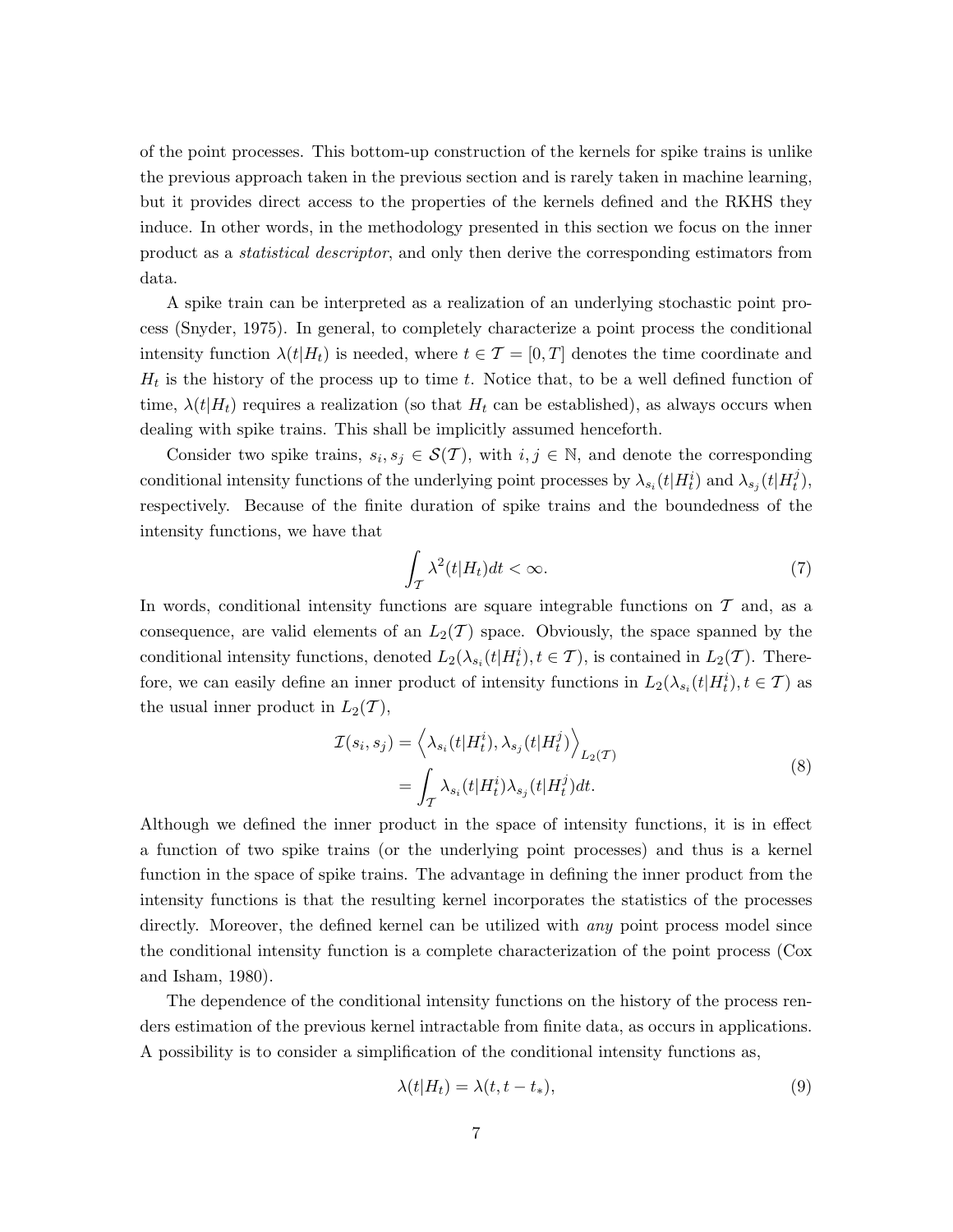where *t<sup>∗</sup>* is the spike time immediately preceding *t*. This restricted form gives rise to inhomogeneous Markov interval (IMI) processes (Kass and Ventura, 2001). In this way it is possible to estimate the intensity functions from spike trains, and then utilize the above inner product definition to operate with them. This view is very interesting to enhance the present analysis of spike trains, but since we aim to compare the general principles presented to more typical approaches it will not be pursued in this paper.

Another way to deal with the memory dependence is to take the expectation over the history of the process  $H_t$  which yields an intensity function solely depending on time. That is,

$$
\lambda_{s_i}(t) = E_{H_t^i} \left\{ \lambda_{s_i}(t | H_t^i) \right\}.
$$
\n
$$
(10)
$$

This expression is a direct consequence of the general limit theorem for point processes (Snyder, 1975), and is the reason why, for example, the combined set of spike trains corresponding to multiple trials is quite well modeled as a Poisson process (Kass and Ventura, 2001). An alternate perspective is to merely assume Poisson processes to be a reasonable model for spike trains. The difference between the two perspectives is that in the second case the intensity functions can be estimated from single realizations in a plausible manner. In any case, the kernel becomes simply

$$
I(s_i, s_j) = \int_{\mathcal{T}} \lambda_{s_i}(t) \lambda_{s_j}(t) dt.
$$
\n(11)

Starting from the most general definition of inner product we have proposed several kernels from constrained forms of conditional intensity functions for use in applications. One can think that the definition of equation (8) gives rise to a family of cross-intensity kernels defined explicitly as an inner product, as is important for signal processing. Specific kernels are obtained from equation (8) by imposing some particular form on how to account to the dependence on the history of the process and/or allowing for a nonlinear coupling between spike trains. Two fundamental advantages of the construction methodology is that it is possible to obtain a continuous functional space where no binning is necessary and that the generality of the approach allows for inner products to be crafted to fit a particular problem that one is trying to solve.

The kernels defined so far in this section are linear operators in the space spanned by the intensity functions and are the ones that relate the most with the present analysis methods for spike trains. However, kernels between spike trains can be made nonlinear by introducing a nonlinear weighting between the intensity functions in the inner product. With this approach additional information can be extracted from the data since the nonlinearity implicitly incorporates in the measurement higher-order couplings between the intensity functions. This is of especial importance for the study of doubly-stochastic point processes,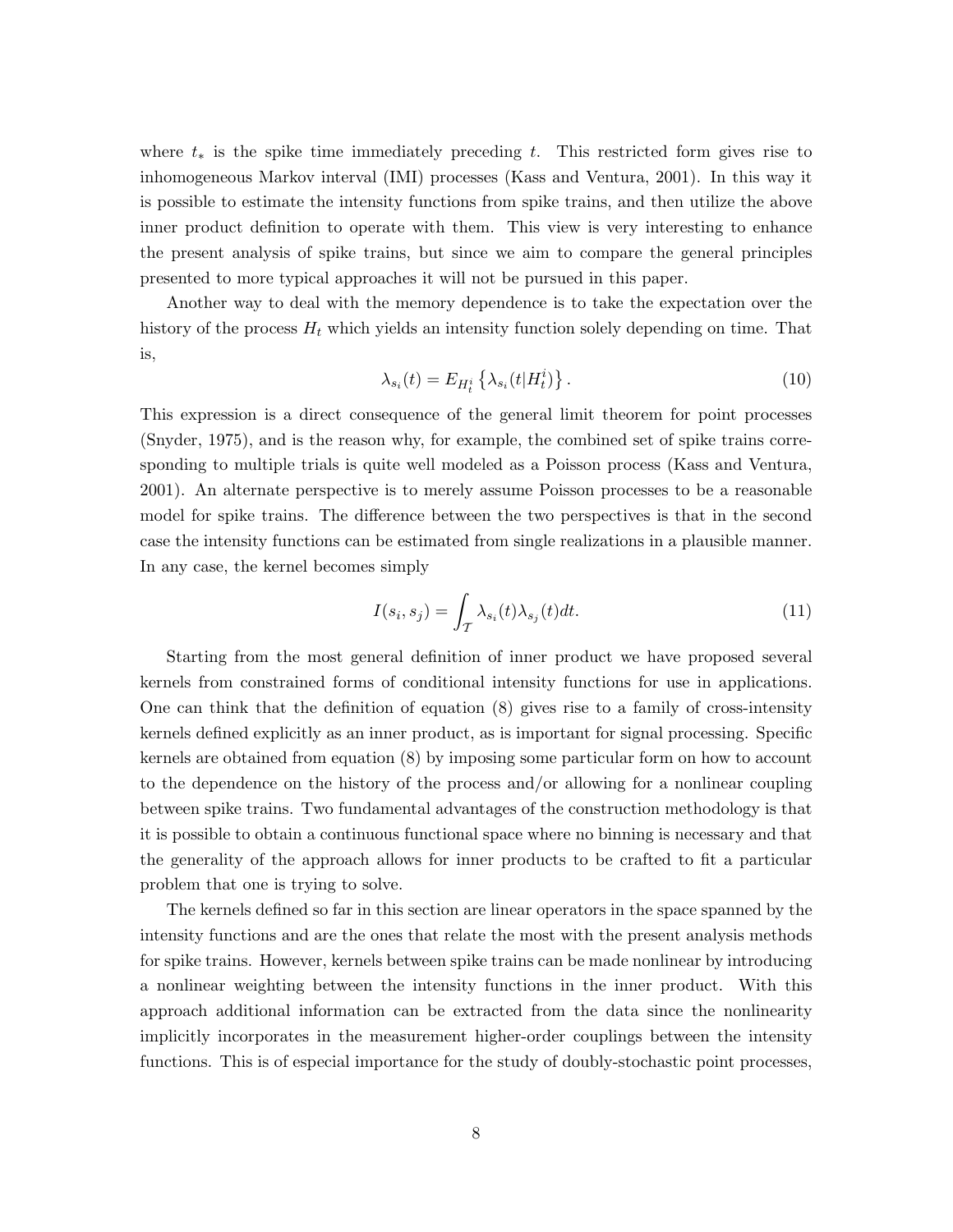as some theories of the brain function have put forward (Lowen and Teich, 2005). The methodology followed however is general and can be easily extended.

By analogy to how the Gaussian kernel is obtained from the Euclidean norm, we can define a similar kernel for spike trains as

$$
\mathcal{I}_{\sigma}^*(s_i, s_j) = \exp\left[-\frac{\left\|\lambda_{s_i} - \lambda_{s_j}\right\|^2}{\sigma^2}\right],\tag{12}
$$

where  $\sigma$  is the kernel size parameter and  $||\lambda_{s_i} - \lambda_{s_j}|| = \sqrt{\langle \lambda_{s_i} - \lambda_{s_j}, \lambda_{s_i} - \lambda_{s_j} \rangle}$  is the norm naturally induced by the inner product. This kernel is clearly nonlinear on the space of the intensity functions. On the other hand, the nonlinear mapping induced by this kernel does not operate directly on the intensity functions but on their norm and inner product, and thus has reduced descriptive ability on the coupling of their time-structure.

An alternative nonlinear CI kernel definition for spike trains is

$$
\mathcal{I}_{\sigma}^{\dagger}(s_i, s_j) = \int_{\mathcal{T}} \mathcal{K}_{\sigma} \left( \lambda_{s_i}(t), \lambda_{s_j}(t) \right) dt, \tag{13}
$$

where  $\mathcal{K}_{\sigma}$  is a symmetric positive definite kernel with kernel size parameter  $\sigma$ . The advantage of this definition is that the kernel measures nonlinear couplings between the spike trains time-structure expressed in the intensity functions. In what follows, we shall refer to the definition in equation (13) as the nCI kernel. Notice that either of these nonlinear CI kernels can be made to account more detailed models of point processes.

From the suggested definitions, the *memoryless cross-intensity* (mCI) *kernel* given in equation (11) clearly adopts the simplest form since the influence of the history of the process is neglected by the kernel. This simple kernel defines an RKHS that is equivalent to crosscorrelation analysis so widespread in spike train analysis (Paiva, Park, and Príncipe, 2008a), but this derivation clearly shows that it is the simplest of the cases. Still, it fits the goal of this paper as an example of the RKHS framework since it provides an interestingly broad perspective to several other works presented in the literature and suggests how methods can be reformulated to operate directly with spike trains, as will be shown next.

### **4 Analysis of cross-intensity kernels**

#### **4.1 Properties**

In this section we present some relevant properties of the CI kernels defined in the general form of equation (8). In addition to the knowledge they provide, they are necessary for establishing that the CI kernels are well defined, induce an RKHS, and aid in the understanding of the following sections.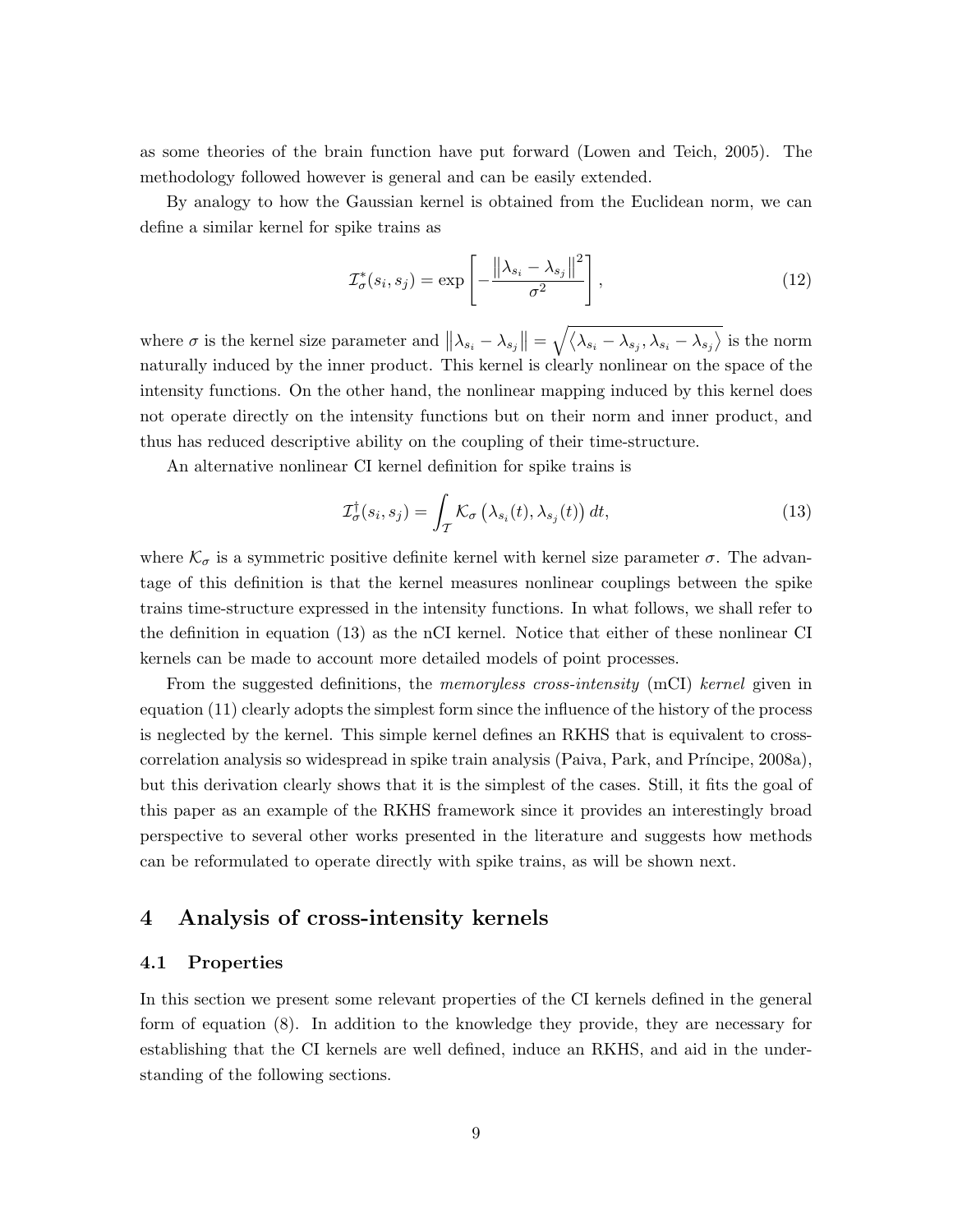**Property 1.** *CI kernels are symmetric, non-negative and linear operators in the space of the intensity functions.*

Because the CI kernels operate on elements of  $L_2(\mathcal{T})$  and corresponds to the usual dot product from *L*2, this property is a direct consequence of the properties inherited. More specifically, this property guaranties the CI kernels are valid inner products.

**Property 2.** For any set of  $n \geq 1$  spike trains, the CI kernel matrix

$$
\mathcal{I} = \begin{bmatrix} \mathcal{I}(s_1, s_1) & \mathcal{I}(s_1, s_2) & \dots & \mathcal{I}(s_1, s_n) \\ \mathcal{I}(s_2, s_1) & \mathcal{I}(s_2, s_2) & \dots & \mathcal{I}(s_2, s_n) \\ \vdots & \vdots & \ddots & \vdots \\ \mathcal{I}(s_n, s_1) & \mathcal{I}(s_n, s_2) & \dots & \mathcal{I}(s_n, s_n) \end{bmatrix},
$$

*is symmetric and non-negative definite.*

The proof is given in appendix A. Through the work of Moore (1916) and due to the Moore-Aronszajn theorem (Aronszajn, 1950), the following two properties result as corollaries of property 2.

**Property 3.** *CI kernels are symmetric and positive definite kernels. Thus, by definition, for any set of*  $n \geq 1$  *point processes and corresponding n scalars*  $a_1, a_2, \ldots, a_n \in \mathbb{R}$ *,* 

$$
\sum_{i=1}^{n} \sum_{j=1}^{n} a_i a_j \mathcal{I}(s_i, s_j) \ge 0.
$$
 (14)

**Property 4.** *There exists an Hilbert space for which a CI kernel is a reproducing kernel.*

Actually, property 3 can be obtained explicitly by verifying that the inequality of equation  $(14)$  is implied by equations  $(30)$  and  $(31)$  in the proof of property 2 (appendix A).

Properties 2 through 4 are equivalent in the sense that any of these properties implies the other two. In our case, property 2 is used to establish the other two. The most important consequence of these properties, explicitly stated through property 4, is that a *CI kernel induces a unique RKHS*, denoted in general by  $H<sub>I</sub>$ . In the particular case of the mCI kernel the RKHS is denoted  $\mathcal{H}_I$ .

**Property 5.** *The CI kernels verify the Cauchy-Schwarz inequality,*

$$
\mathcal{I}^2(s_i, s_j) \le \mathcal{I}(s_i, s_i)\mathcal{I}(s_j, s_j) \qquad \forall s_i, s_j \in \mathcal{S}(\mathcal{T}).\tag{15}
$$

As before, the proof is given in appendix A.

Properties 2 through 5 can also be easily proved for the nonlinear CI kernels. For the definition in equation (12), the results in Berg et al. (1984, Chapter 3) can be used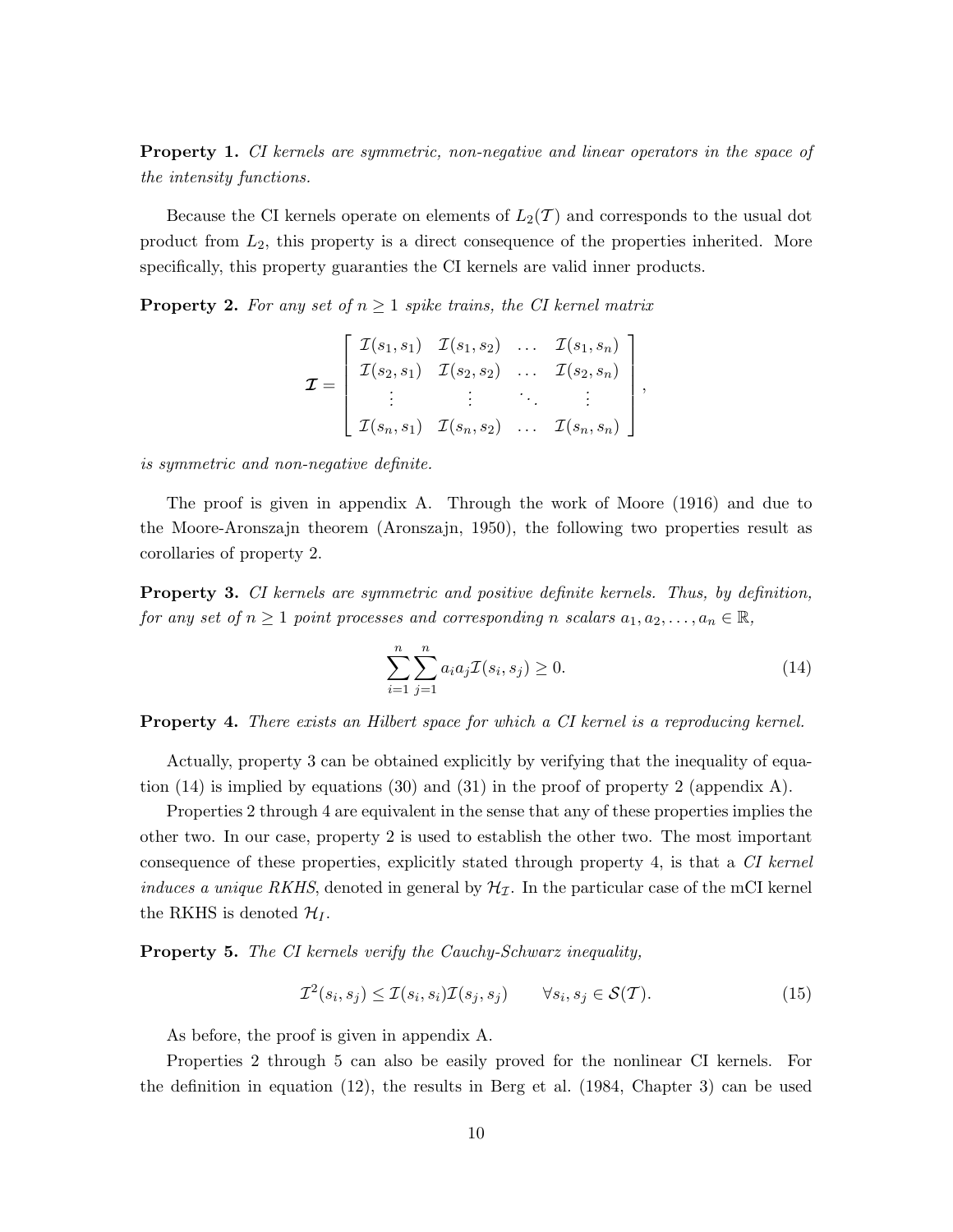to establish that the norm is symmetric negative definite and consequently that  $\mathcal{I}^*_{\sigma}$  is a symmetric and positive definite kernel, thus proving property 3. Properties 2, 4 and 5 follow as corollaries. Similarly, for the definition in equation (13), the proof of the properties follow the same route as for the general linear CI kernel using the linearity of the RKHS associated with the scalar kernel *K*.

#### **4.2 Estimation**

From the definitions, is should be clear that for evaluation of CI kernels (linear or nonlinear) one needs first to estimate the conditional intensity function from spike trains. A possible approach is the statistical estimation framework recently proposed by Truccolo et al. (2005). Briefly, it represents a spike train point process as a discrete-time time series, and then utilizes a generalized linear model (GLM) to fit a conditional intensity function to the spike train. This is done by assuming that the logarithm of the conditional intensity function has the form

$$
\log \lambda_{s_i}(\hat{t}_n | H_n^i) = \sum_{m=1}^q \theta_m g_m(\nu_m(\hat{t}_n)), \qquad (16)
$$

where  $\hat{t}_n$  is the *n*th discrete-time instant,  $g_m$ 's are general transformations of independent functions  $\nu_m(\cdot)$ ,  $\theta_m$ 's are the parameter of the GLM and *q* is the number of parameters. Thus, GLM estimation can be used under a Poisson distribution with a log link function. The terms  $g_m(\nu_m(\hat{t}_n))$  are called the predictor variables in the GLM framework and, if one considers the conditional intensity to depend only linearly on the spiking history then the *gm*'s can be simply delays. In general the intensity can depend nonlinearly on the history or external factor such as stimuli. Based on the estimated conditional intensity function, any of the inner products introduced in section 3 can be evaluated numerically.

Although quite general, the approach by Truccolo et al. (2005) has a main drawback: since *q* must be larger that the average inter-spike interval a large number of parameters need to be estimated thus requiring long spike trains (*>* 10 seconds). Notice that estimation of the conditional intensity function without sacrificing the temporal precision requires small bins, which means that *q*, and therefore the duration of the spike train used for estimation, must be increased.

In the particular case of the mCI kernel, defined in equation (11), a much simpler estimator can be derived. We now focus on this case. Since we are interested in estimating the mCI kernel from single trial spike trains, and for the reasons presented before, we will assume henceforth that spike trains are realizations of Poisson processes. Then, using kernel smoothing (Dayan and Abbott, 2001; Reiss, 1993; Richmond et al., 1990) for the estimation of the intensity function we can derive an estimator for the kernel. The advantage of this route is that a statistical interpretation is available while simultaneously approaching the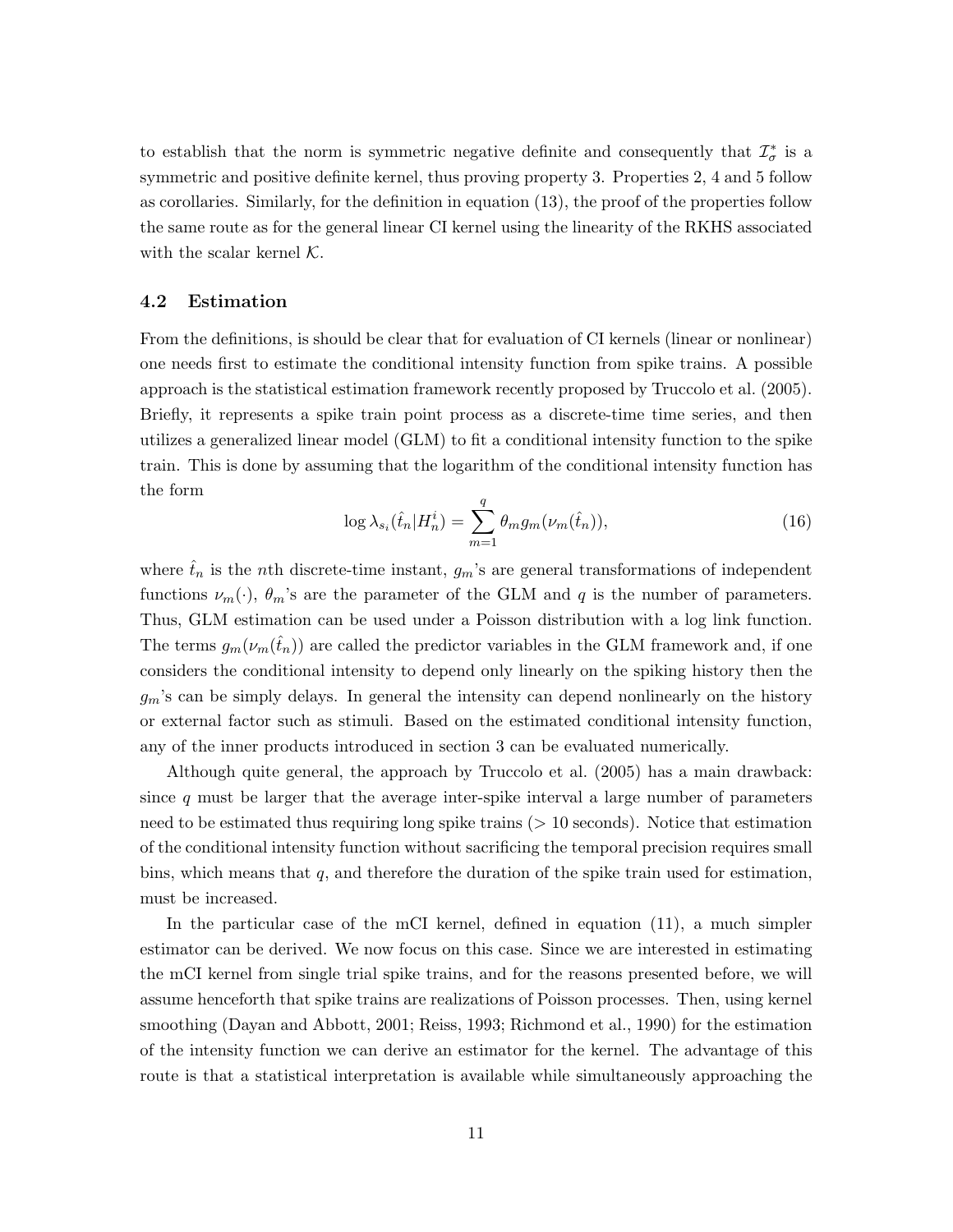problem from a practical point of view. Moreover, in this particular case the connection between the mCI kernel and *κ* will now become obvious.

According to kernel smoothing intensity estimation, given a spike train *s<sup>i</sup>* comprising of spike times  $\{t_m^i \in \mathcal{T} : m = 1, \ldots, N_i\}$  the estimated intensity function is

$$
\hat{\lambda}_{s_i}(t) = \sum_{m=1}^{N_i} h(t - t_m^i),
$$
\n(17)

where h is the smoothing function. This function must be non-negative and integrate to one over the real line (just like a probability density function (pdf)). Commonly used smoothing functions are the Gaussian, Laplacian and *α*-function, among others.

From a filtering perspective, equation (17) can be seen as a linear convolution between the filter impulse response given by  $h(t)$  and the spike train written as a sum of Dirac functionals centered at the spike times. In particular, binning is nothing but a special case of this procedure in which *h* is a rectangular window and the spike times are first quantized according to the width of the rectangular window (Dayan and Abbott, 2001). Moreover, it is interesting to observe that intensity estimation as shown above is directly related to the problem of pdf estimation with Parzen windows (Parzen, 1962) except for a normalization term, a connection made clear by Diggle and Marron (1988).

Consider spike trains  $s_i, s_j \in \mathcal{S}(\mathcal{T})$  with estimated intensity functions  $\hat{\lambda}_{s_i}(t)$  and  $\hat{\lambda}_{s_j}(t)$ according to equation (17). Substituting the estimated intensity functions in the definition of the mCI kernel (equation (11)) yields the estimator,

$$
\hat{I}(s_i, s_j) = \sum_{m=1}^{N_i} \sum_{n=1}^{N_j} \kappa(t_m^i - t_n^j),
$$
\n(18)

where  $\kappa$  is the kernel obtained by the autocorrelation of the intensity estimation function *h* with itself. A well known example for *h* is the Gaussian function in which case  $\kappa$  is also the Gaussian function (with  $\sigma$  scaled by  $\sqrt{2}$ ). Another example for *h* is the one-sided exponential function which yields *κ* as the Laplacian kernel. In general, if a kernel is selected first and *h* is assumed to be symmetric, then *κ* equals the autocorrelation of *h* and thus *h* can be found by evaluating the inverse Fourier transform of the square root of the Fourier transform of *κ*.

The accuracy of this estimator depends only on the accuracy of the estimated intensity functions. If enough data is available such that the estimation of the intensity functions can be made exact then the mCI kernel estimation error is zero. Despite this direct dependency, the estimator effectively bypasses the estimation of the intensity functions and operates directly on the spike times of the whole realization without loss of resolution and in a computationally efficient manner since it takes advantage of the typically sparse occurrence of events.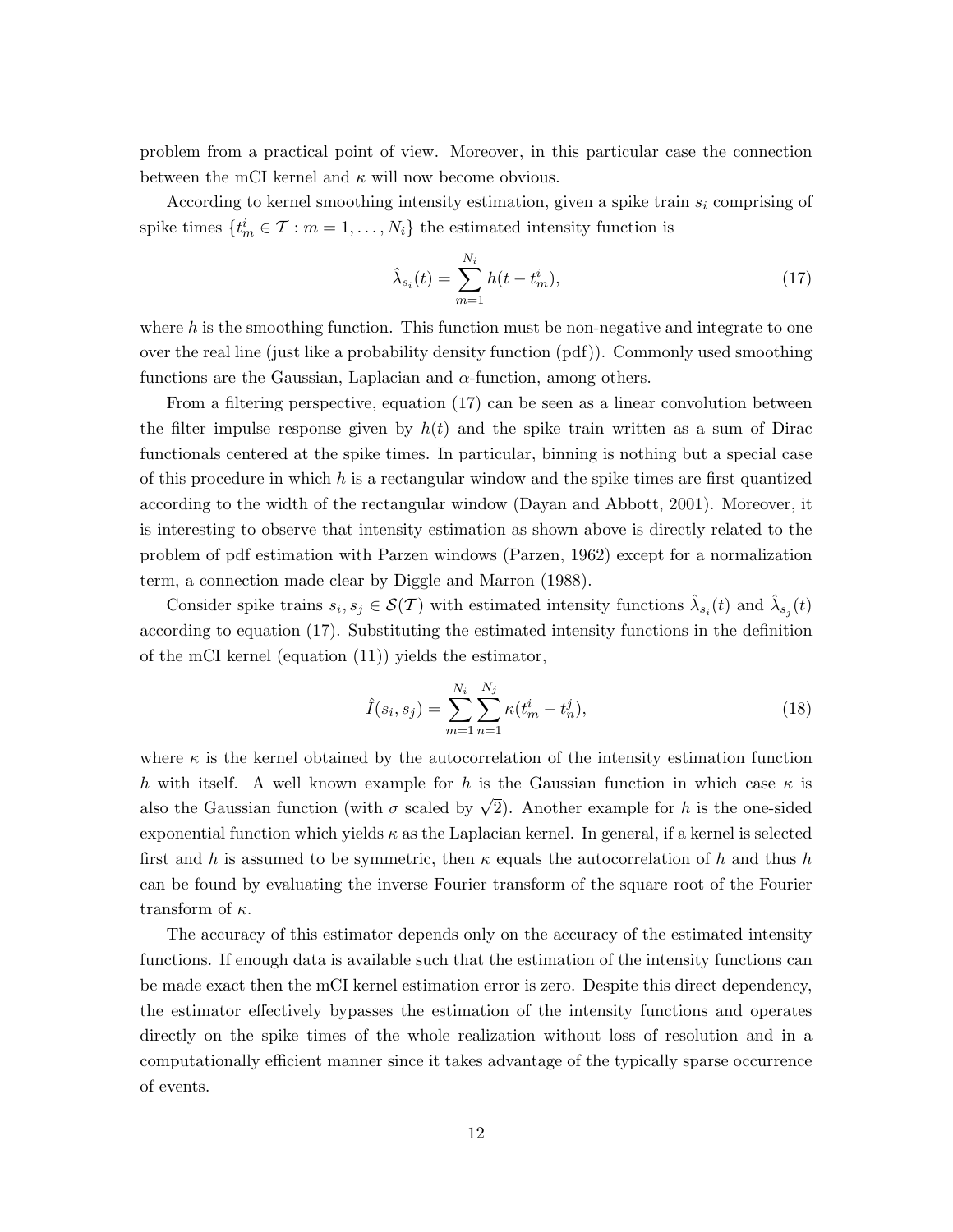

Figure 1: Relation between the original space of spike trains  $\mathcal{S}(\mathcal{T})$  and the various Hilbert spaces. The double-line bi-directional connections denote congruence between spaces.

As equation (18) shows, if  $\kappa$  is chosen such that it satisfies the requirements in section 2, then the mCI kernel ultimately corresponds to a linear combination of *κ* operating on all pairwise spike time differences, one pair of spike times at a time. In other words, the mCI kernel is a linear combination of the pairwise inner products between spike times of the spike trains. Put in this way, we can now clearly see how the mCI inner product estimator builds upon the inner product on spike times presented in section 2, denoted by *κ*.

# **5 RKHS induced by the memoryless cross-intensity kernel and congruent spaces**

Some considerations about the RKHS space  $\mathcal{H}_I$  induced by the mCI kernel and congruent spaces are made in this section. The relationship between  $\mathcal{H}_I$  and its congruent spaces provides alternative perspectives and a better understanding of the mCI kernel. Figure 1 provides a diagram of the relationships among the various spaces discussed next.

#### **5.1 Space spanned by intensity functions**

In the introduction of the mCI kernel the usual dot product in  $L_2(\mathcal{T})$ , the space of square integrable intensity functions defined on  $\mathcal{T}$ , was utilized. The definition of the inner product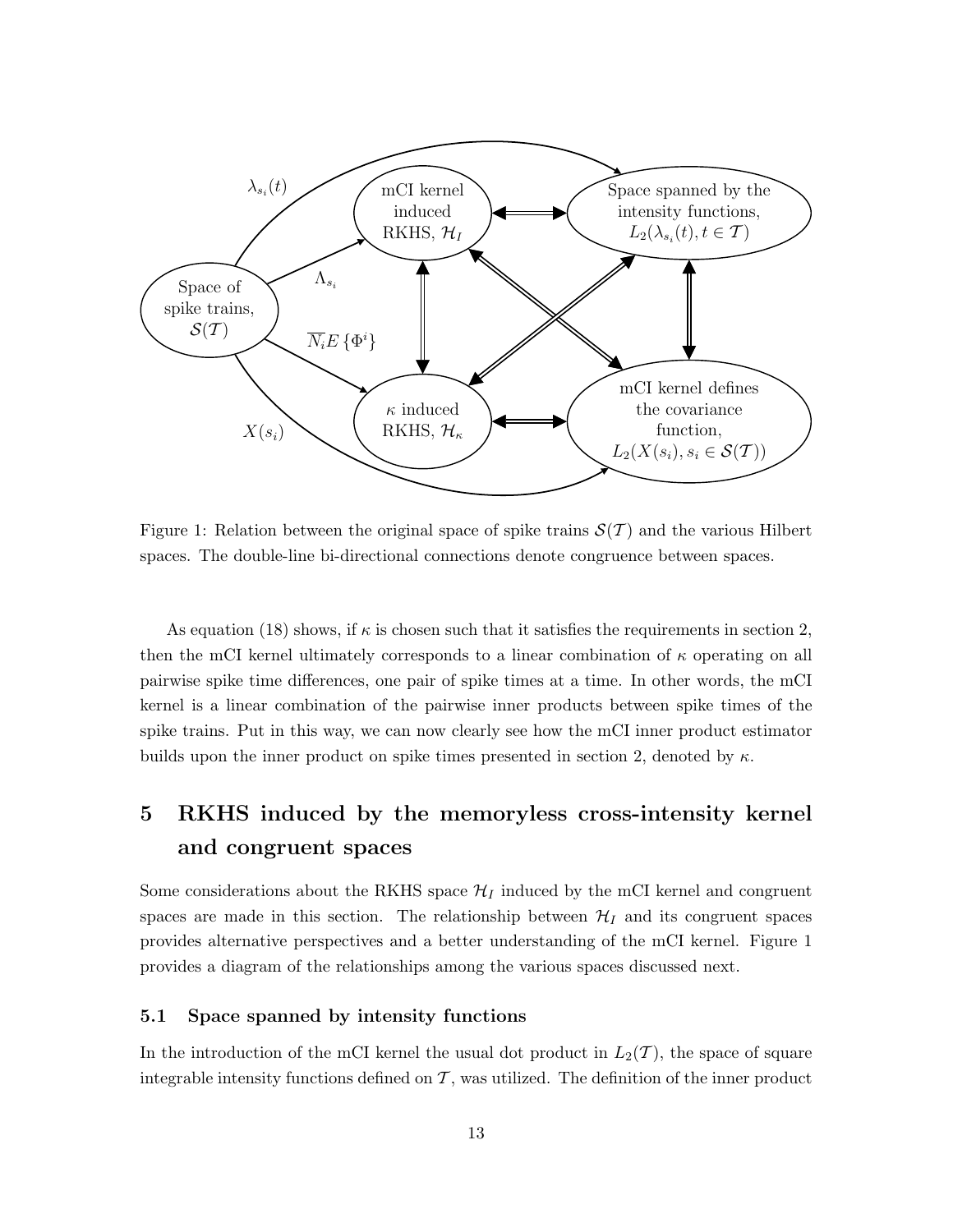in this space provides an intuitive understanding to the reasoning involved.  $L_2(\lambda_{s_i}(t), t \in$  $\mathcal{T}$   $\subset$  *L*<sub>2</sub>( $\mathcal{T}$ ) is clearly an Hilbert space with inner product defined in equation (11), and is obtained from the span of all intensity functions. Notice that this space also contains functions that are not valid intensity functions resulting from the linear span of the space (intensity functions are always non-negative). However, since our interest is mainly on the evaluation of the inner product this is of no consequence. The main limitation is that  $L_2(\lambda_{s_i}(t), t \in \mathcal{T})$  is *not* an RKHS. This should be clear because elements in this space are functions defined on  $\mathcal{T}$ , whereas elements in the RKHS  $\mathcal{H}_I$  must be functions defined on *S*(*T* ).

Despite the differences, the spaces  $L_2(\lambda_{s_i}(t), t \in \mathcal{T})$  and  $\mathcal{H}_I$  are closely related. In fact,  $L_2(\lambda_{s_i}(t), t \in \mathcal{T})$  and  $\mathcal{H}_I$  are congruent. We can verify this congruence explicitly since there is clearly a one-to-one mapping,

$$
\lambda_{s_i}(t) \in L_2(\lambda_{s_i}(t), t \in \mathcal{T}) \quad \longleftrightarrow \quad \Lambda_{s_i}(s) \in \mathcal{H}_I,
$$

and, by definition of the mCI kernel,

$$
I(s_i, s_j) = \langle \lambda_{s_i}, \lambda_{s_j} \rangle_{L_2(\mathcal{T})} = \langle \Lambda_{s_i}, \Lambda_{s_j} \rangle_{\mathcal{H}_I}.
$$
\n(19)

A direct consequence of the basic congruence theorem is that the two spaces have the same dimension (Parzen, 1959).

#### **5.2 Induced RKHS**

In section 4.1 it was shown that the mCI kernel is symmetric and positive definite (properties 1 and 3, respectively). Consequently, by the Moore-Aronszajn theorem (Aronszajn, 1950), there exists an Hilbert space  $\mathcal{H}_I$  for which the mCI kernel evaluates the inner product and is a reproducing kernel (property 4). This means that  $I(s_i, \cdot) \in \mathcal{H}_I$  for any  $s_i \in \mathcal{S}(\mathcal{T})$ and, for any  $\zeta \in \mathcal{H}_I$ , the reproducing property holds

$$
\langle \zeta, I(s_i, \cdot) \rangle_{\mathcal{H}_I} = \zeta(s_i). \tag{20}
$$

As a result the kernel trick follows,

$$
I(s_i, s_j) = \langle I(s_i, \cdot), I(s_j, \cdot) \rangle_{\mathcal{H}_I}.
$$
\n(21)

Written in this form, it is easy to verify that the point in  $\mathcal{H}_I$  corresponding to a spike train  $s_i \in S(T)$  is  $I(s_i, \cdot)$ . In other words, given any spike train  $s_i \in S(T)$ , this spike train is mapped to  $\Lambda_{s_i} \in \mathcal{H}_I$ , given explicitly (although unknown in closed form) as  $\Lambda_{s_i} = I(s_i, \cdot)$ . Then equation (21) can be restated in the more usual form as

$$
I(s_i, s_j) = \langle \Lambda_{s_i}, \Lambda_{s_j} \rangle_{\mathcal{H}_I}.
$$
\n(22)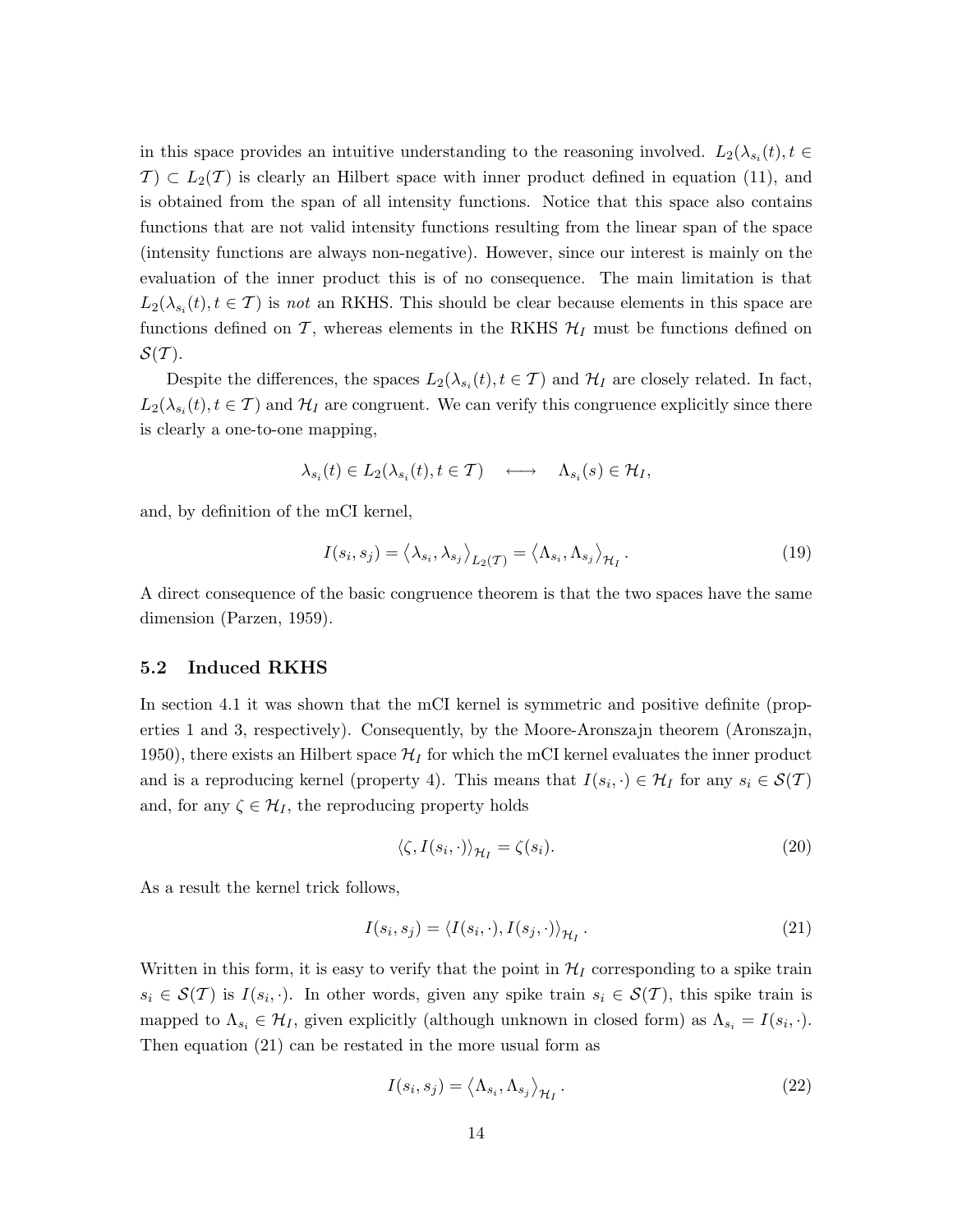It must be remarked that  $\mathcal{H}_I$  is in fact a functional space. More specifically, that points in  $\mathcal{H}_I$  are functions of spike trains; that is, they are functions defined on  $\mathcal{S}(\mathcal{T})$ . This is a key difference between the space of intensity functions  $L_2(\mathcal{T})$  explained before and the RKHS  $\mathcal{H}_I$ , in that the latter allows for statistics of the transformed spike trains to be estimated as functions of spike trains.

#### **5.3 Memoryless CI kernel and the RKHS induced by** *κ*

The mCI kernel estimator in equation (18) shows the evaluation written in terms of elementary kernel operations on spike times. This fact alone provides an interesting perspective on how the mCI kernel uses the statistics of the spike times. To see this more clearly, consider  $\kappa$  to be chosen according to section 2 as a symmetric positive definite kernel, then it can be substituted by its inner product (equation (1)) in the mCI kernel estimator, yielding

$$
\hat{I}(s_i, s_j) = \sum_{m=1}^{N_i} \sum_{n=1}^{N_j} \left\langle \Phi_m^i, \Phi_n^j \right\rangle_{\mathcal{H}_{\kappa}}
$$
\n
$$
= \left\langle \sum_{m=1}^{N_i} \Phi_m^i, \sum_{n=1}^{N_j} \Phi_n^j \right\rangle_{\mathcal{H}_{\kappa}}.
$$
\n(23)

When the number of samples approaches infinity (so that the intensity functions and, consequently the mCI kernel, can be estimated exactly) the mean of the transformed spike times approaches the expectation. Hence, equation (23) results in

$$
I(s_i, s_j) = \overline{N_i} \, \overline{N_j} \left\langle E\left\{\Phi^i\right\}, E\left\{\Phi^j\right\} \right\rangle_{\mathcal{H}_\kappa},\tag{24}
$$

where  $E\{\Phi^i\}$ ,  $E\{\Phi^i\}$  denotes the expectation of the transformed spike times and  $\overline{N_i}, \overline{N_j}$ are the expected number of spikes for spike trains  $s_i$  and  $s_j$ , respectively.

Equation (23) explicitly shows that the mCI kernel can be computed as a (scaled) inner product of the expectation of the transformed spike times in the RKHS  $\mathcal{H}_{\kappa}$  induced by  $\kappa$ . In other words, there is a congruence  $\mathscr G$  between  $\mathcal H_\kappa$  and  $\mathcal H_I$  in this case given explicitly in terms of the expectation of the transformed spike times as  $\mathscr{G}(\Lambda_{s_i}) = \overline{N_i} E\left\{\Phi^i\right\}$ , such that

$$
\left\langle \Lambda_{s_i}, \Lambda_{s_j} \right\rangle_{\mathcal{H}_I} = \left\langle \mathcal{G}(\Lambda_{s_i}), \mathcal{G}(\Lambda_{s_j}) \right\rangle_{\mathcal{H}_\kappa} = \overline{N_i} \, \overline{N_j} \left\langle E \left\{ \Phi^i \right\}, E \left\{ \Phi^j \right\} \right\rangle_{\mathcal{H}_\kappa} . \tag{25}
$$

Recall that the transformed spike times form a manifold (the subset of an hypersphere) and, since these points have constant norm, the kernel inner product depends only on the angle between points. This is typically not true for the average of these points however. Observe that the circular variance of the transformed spike times of spike trains  $s_i$  is (Mardia and Jupp, 2000)

$$
\begin{split} \text{var}(\Phi^i) &= E\left\{ \left\langle \Phi^i_m, \Phi^i_m \right\rangle_{\mathcal{H}_\kappa} \right\} - \left\langle E\left\{ \Phi^i \right\}, E\left\{ \Phi^i \right\} \right\rangle_{\mathcal{H}_\kappa} \\ &= \kappa(0) - \|E\left\{ \Phi^i \right\} \|^2_{\mathcal{H}_\kappa} \,. \end{split} \tag{26}
$$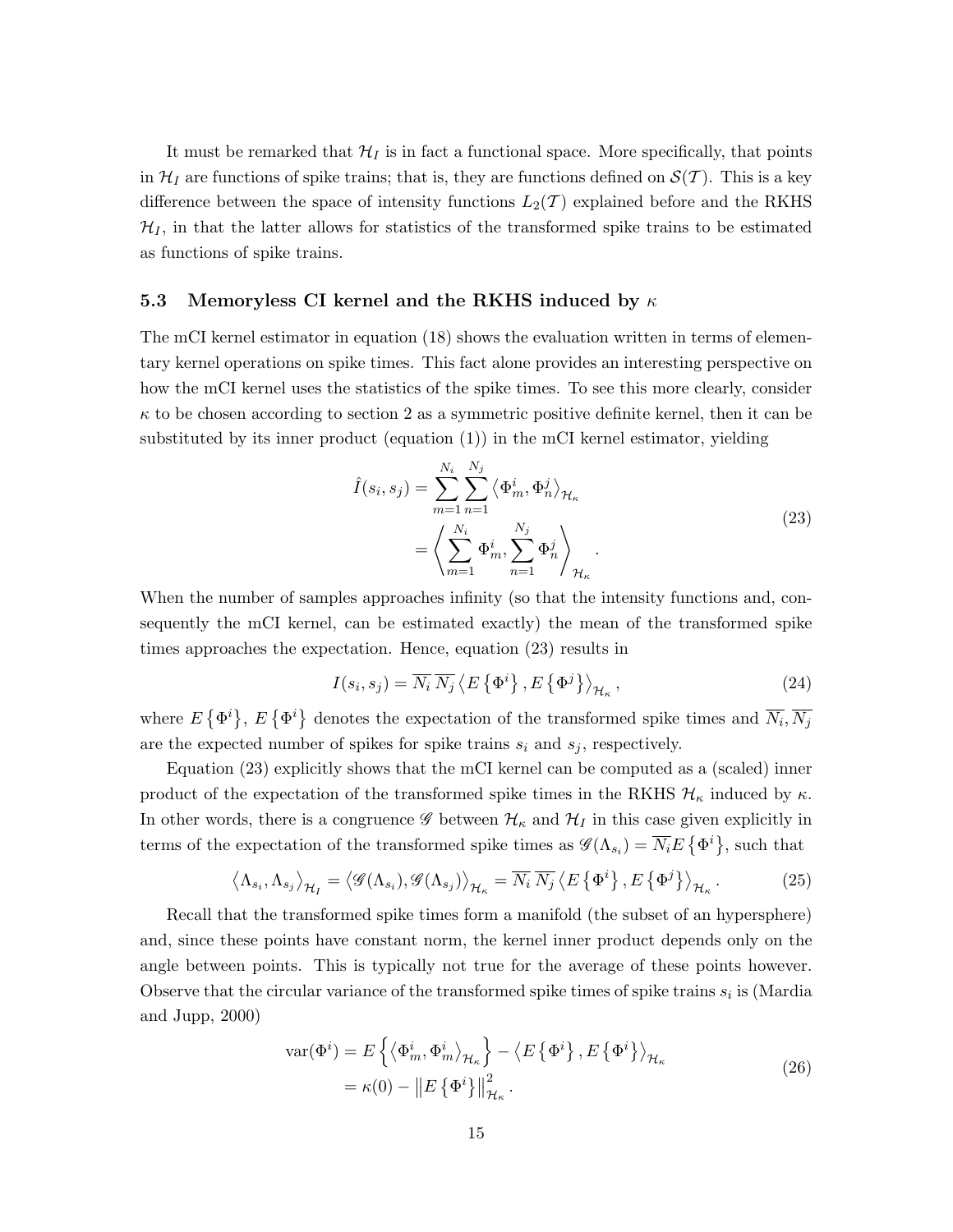So, the norm of the mean transformed spike times is inversely proportional to the variance of the elements in  $\mathcal{H}_{\kappa}$ . This means that the inner product between two spike trains depends also on the dispersion of these average points. This fact is important because data reduction techniques, for example, heavily rely on optimization with the data variance. For instance, kernel principal component analysis (Schölkopf, Smola, and Müller, 1998) directly maximizes the variance expressed by equation  $(26)$  (Paiva, Xu, and Príncipe, 2006).

#### **5.4 Memoryless CI kernel as a covariance kernel**

In section 4.1 it was shown that the mCI kernel is indeed a symmetric positive definite kernel. Parzen (1959) showed that any symmetric and positive definite kernel is also a covariance function of *Gaussian distributed* random processes defined in the original space of the kernel, and the two spaces are congruent (see Wahba (1990, chapter 1) for a review). In the case of the spike train kernels defined here, this means the random processes are indexed by spike trains on  $\mathcal{S}(\mathcal{T})$ . This is an important result as it sets up a correspondence between the inner product due to a kernel in the RKHS to our intuitive understanding of the covariance function and associated linear statistics. Simply put, due to the congruence between the two spaces an algorithm can be derived and interpreted in any of the spaces.

Let *X* denote this random process. Then, for any  $s_i \in S(\mathcal{T})$ ,  $X(s_i)$  is a random variable on a probability space  $(\Omega, \mathcal{B}, P)$  with measure P. As proved by Parzen, this random process is Gaussian distributed with zero mean and covariance function

$$
I(s_i, s_j) = E_{\omega} \left\{ X(s_i) X(s_j) \right\}.
$$
\n
$$
(27)
$$

Notice that the expectation is over  $\omega \in \Omega$  since  $X(s_i)$  is a random variable defined on  $\Omega$ , a situation which can be written explicitly as  $X(s_i, \omega)$ ,  $s_i \in S(T)$ ,  $\omega \in \Omega$ . This means that *X* is actually a doubly stochastic random process. An intriguing perspective is that, for any given  $\omega$ ,  $X(s_i, \omega)$  corresponds to an ordered and almost surely non-uniform random sampling of  $X(\cdot, \omega)$ . The space spanned by these random variables is  $L_2(X(s_i), s_i \in S(T))$ since *X* is obviously square integrable (that is, *X* has finite covariance).

The RKHS  $\mathcal{H}_I$  induced by the mCI kernel and the space of random functions  $L_2(X(s_i), s_i \in$  $S(\mathcal{T})$  are congruent. This fact is obvious since there is clearly a congruence mapping between the two spaces. In light of this theory we can henceforward reason about the mCI kernel also as a covariance function of random variables directly dependent on the spike trains with well defined statistical properties. Allied to our familiarity and intuitive knowledge of the use of covariance (which is nothing but cross-correlation between centered random variables) this concept can be of great importance in the design of optimal learning algorithms that work with spike trains. This is because linear methods are known to be optimal for Gaussian distributed random variables.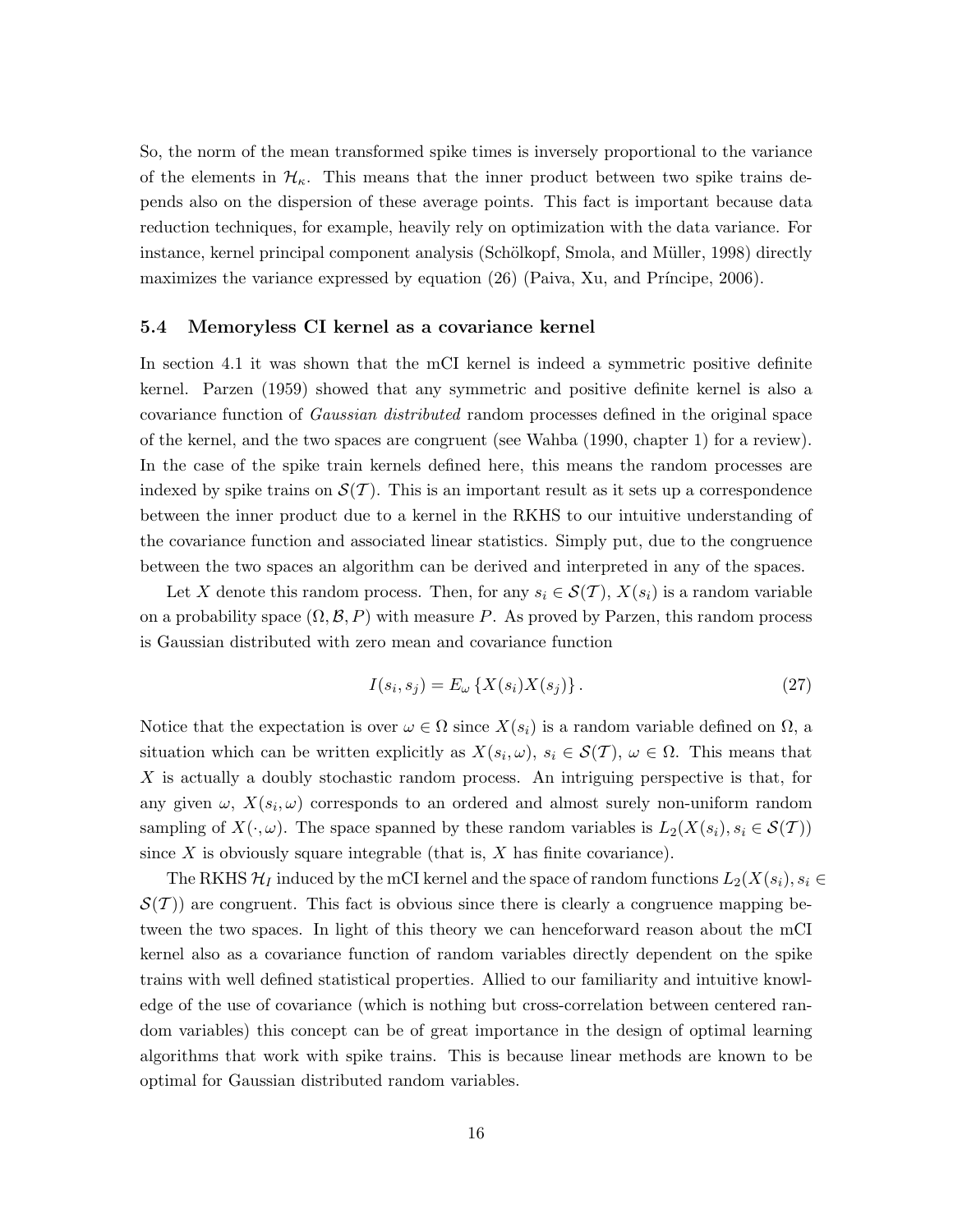### **6 Spike train distances**

The concept of distance is very useful in classification and analysis of data. Spike trains are no exception. The importance of distance can be observed from the attention it has received in the literature (Victor and Purpura, 1997; van Rossum, 2001; Victor, 2005). In this section we show how the mCI kernel (or any of the presented kernels, for that matter) could be used to easily define distances between spike trains in a rigorous manner. The aim of this section is not to propose any new distance but to highlight this natural connection and convey the generality of RKHS framework by suggesting how several spike train distances can be formulated from basic principles as special cases.

#### **6.1 Norm distance**

The fact that  $\mathcal{H}_I$  is an Hilbert space and therefore possesses a norm suggests an obvious definition for a distance between spike trains. In fact, since  $L_2(\mathcal{T})$  is also an Hilbert space this fact would have sufficed. Nevertheless, because the inner product in  $\mathcal{H}_I$  is actually evaluated in  $L_2(\mathcal{T})$  the result is the same. In this sense, the distance between two spike trains or, in general, any two points in  $\mathcal{H}_I$  (or  $L_2(\mathcal{T})$ ), is defined as

$$
d_{ND}(s_i, s_j) = \left\| \Lambda_{s_i} - \Lambda_{s_j} \right\|_{\mathcal{H}_I}
$$
  
=  $\sqrt{\langle \Lambda_{s_i} - \Lambda_{s_j}, \Lambda_{s_i} - \Lambda_{s_j} \rangle_{\mathcal{H}_I}}$   
=  $\sqrt{\langle \Lambda_{s_i}, \Lambda_{s_i} \rangle - 2 \langle \Lambda_{s_i}, \Lambda_{s_j} \rangle + \langle \Lambda_{s_j}, \Lambda_{s_j} \rangle}$   
=  $\sqrt{I(s_i, s_i) - 2I(s_i, s_j) + I(s_j, s_j)}$ . (28)

where  $\Lambda_{s_i}, \Lambda_{s_i} \in \mathcal{H}_I$  denotes the transformed spike trains in the RKHS. From the properties of the norm and the Cauchy-Schwarz inequality (property 5) it immediately follows that  $d_{ND}$  is a valid distance since, for any spike trains  $s_i, s_j, s_k \in S(T)$ , it satisfies the three distance axioms:

- (i) Symmetry:  $d_{ND}(s_i, s_j) = d_{ND}(s_j, s_i);$
- (ii) Positiveness:  $d_{ND}(s_i, s_j) \geq 0$ , with equality holding if and only if  $s_i = s_j$ ;
- (iii) Triangle inequality:  $d_{ND}(s_i, s_j) \leq d_{ND}(s_i, s_k) + d_{ND}(s_k, s_j)$ .

This distance is basically a generalization of the idea behind the Euclidean distance in a continuous space of functions.

As it was said before, this distance could be formulated directly and with the same result in  $L_2(\mathcal{T})$ . Then, if one considers this situation with a causal decaying exponential function as the smoothing kernel then we immediately observe that  $d_{ND}$  corresponds, in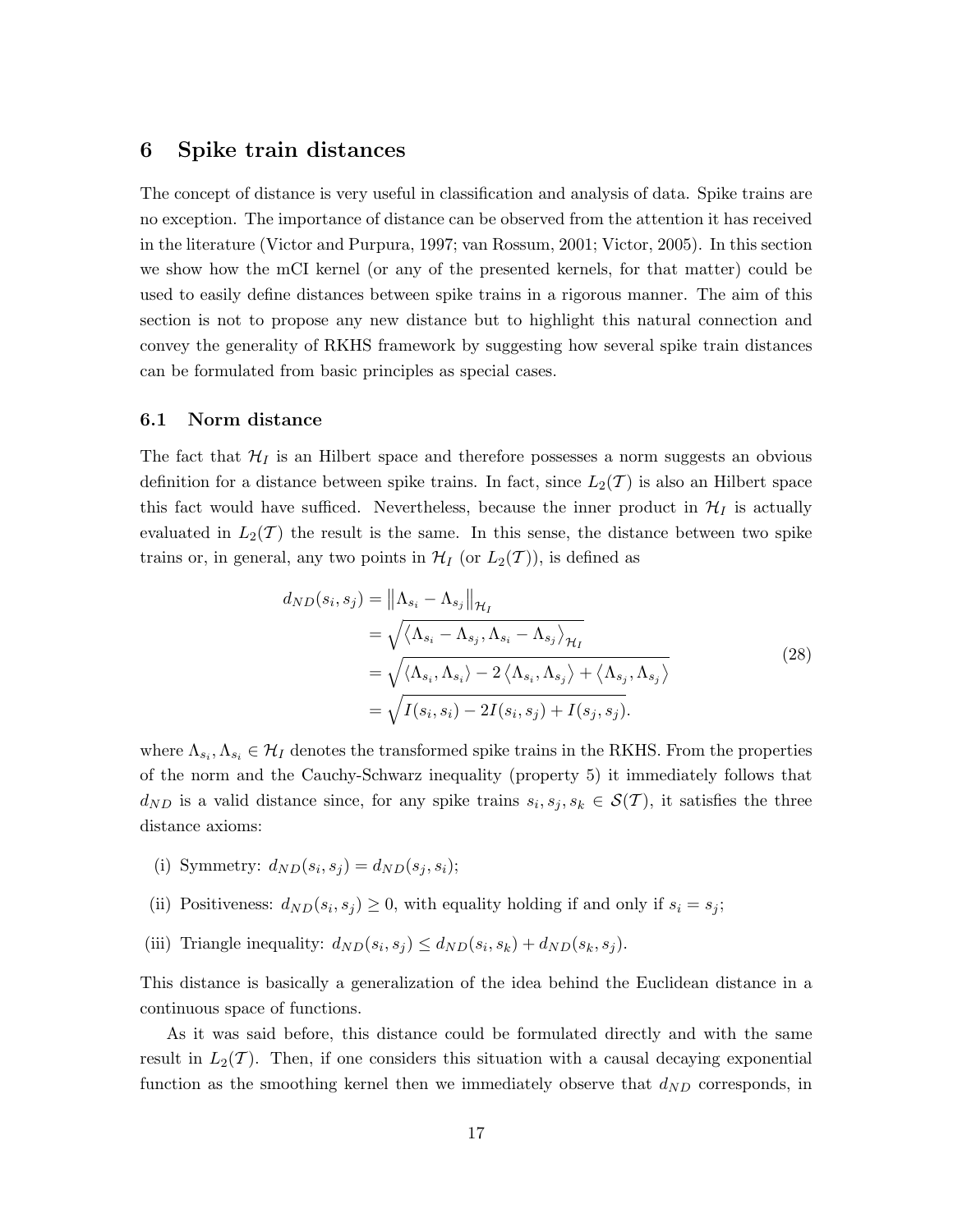this particular case, to the distance proposed by van Rossum (2001). Using instead a rectangular smoothing function the distance then resembles the distance proposed by Victor and Purpura (1997), as pointed by Schrauwen and Campenhout (2007), although its definition prevents a formulation in terms of the mCI kernel. Finally, using a Gaussian kernel the same distance used by Maass et al. (2002) is obtained. Notice that although it had already been noticed that other cost (i.e. kernel) functions between spike times could be used instead of the initially described (Schrauwen and Campenhout, 2007), the framework given here fully characterizes the class of valid kernels and explains their role in the time domain.

#### **6.2 Cauchy-Schwarz distance**

The previous distance is the natural definition for distance whenever an inner product is available. However, as for other *L*<sup>2</sup> spaces, alternatives measures for spike trains can be defined. In particular, based on the Cauchy-Schwarz inequality (property 5) we can define the *Cauchy-Schwarz (CS) distance* between two spike trains as

$$
d_{CS}(s_i, s_j) = \arccos \frac{I(s_i, s_i)I(s_j, s_j)}{I^2(s_i, s_j)}.
$$
\n(29)

From properties 1 and 5 of the mCI kernel it follows that *dCS* is symmetric and always positive, and thus verifies the first two axioms of distance. Since *dCS* is the angular distance between points it also verifies the triangle inequality.

The major difference between the normed distance and the CS distance is that the latter is not an Euclidean measure. Indeed, because it measures the angular distance between the spike trains it is a Riemannian metric. This utilizes the same idea expressed in equation (5) in presenting the geodesic distance associated with any symmetric positive definite kernel.

The Cauchy-Schwarz distance can be compared with the "correlation measure" between spike trains proposed by Schreiber et al. (2003). In fact, we can observe that the latter corresponds to the argument of the arc cosine and thus denotes the cosine of an angle between spike train, with norm and inner product estimated using the Gaussian kernel. Notice that Schreiber's et al. "correlation measure" is only a pre-metric since it does not verify the triangle inequality. In  $d_{CS}$  this is ensured by the arc cosine function.

## **7 Application example: Clustering of spike trains**

Having an RKHS framework for spike trains is important because it facilitates the development of new methods to operate with spike trains. Moreover, all of these methods are developed under the same principles provided by this general theory.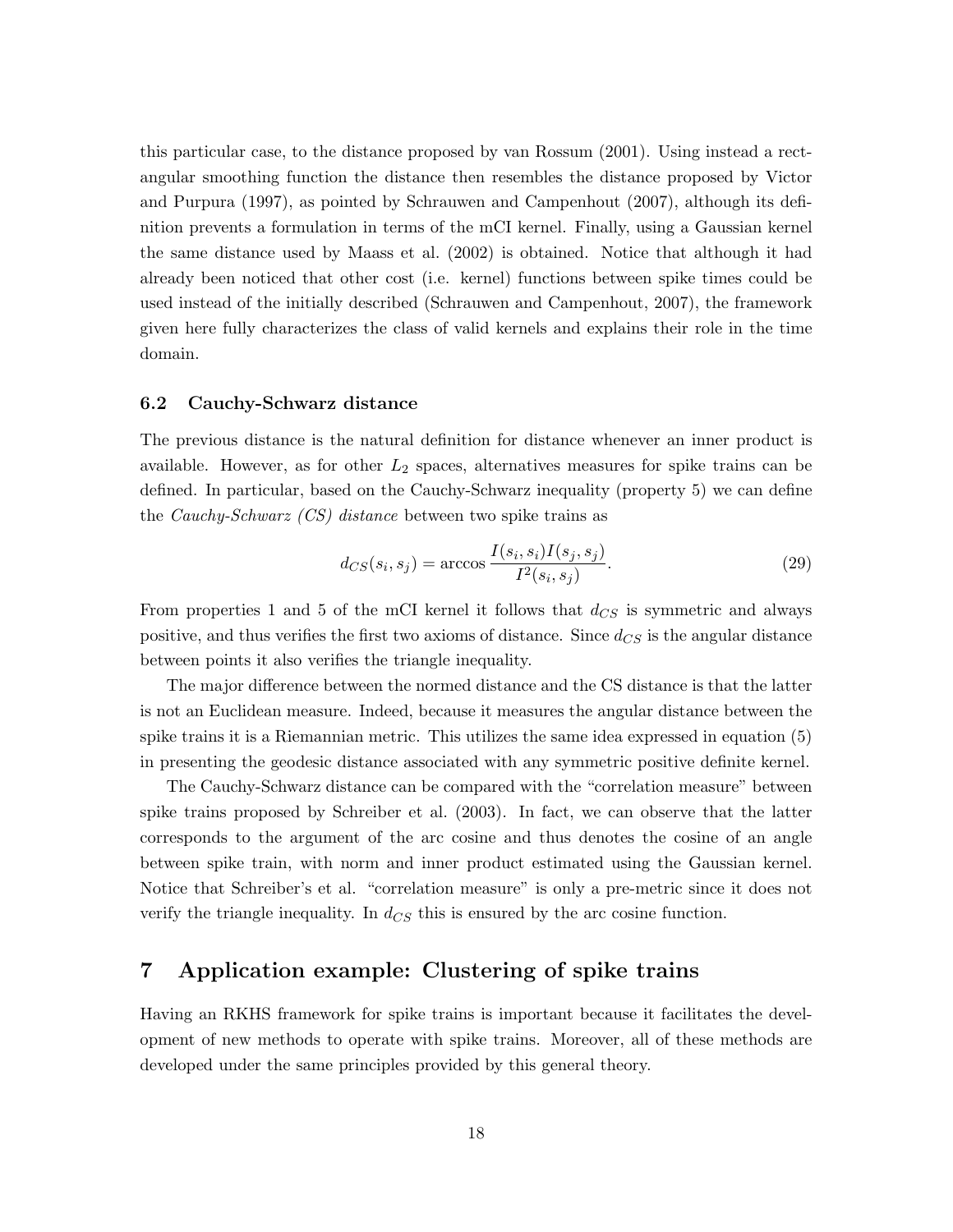To exemplify the use of kernels proposed under the RKHS framework, in the following we show how a clustering algorithm for spike trains can be obtained naturally from any of the spike train kernel definitions here presented (with results shown for the mCI and nCI kernels). Comparing these ideas with previous clustering algorithms for spike trains we find that they result in simpler methods, derived in an integrated manner, with a clear understanding of the features being accounted for, and greater generality. We remark, however, that our emphasis here is not to propose another algorithm but merely to illustrate the elegance and usefulness of the RKHS framework. For this reason, we will dispense a comparison with another methods and a more thorough analysis of the performance of the algorithm at this time.

#### **7.1 Algorithm**

For the purpose of this example, we will exemplify how spike train kernels defined in the RKHS framework provide the means to do clustering of spike trains. The algorithm is based on the ideas of spectral clustering. Spectral clustering is advantageous for the purpose of this example since the evaluation of the relation between spike trains and the actual clustering procedure is conceptually distinct. It should be possible to extend other established clustering algorithms although one must introduce the inner product directly into the computation which slightly complicates matters.

Spectral clustering of spike trains operates in two major steps. First, the affinity matrix of the spike trains is computed. Let  $\{s_1, s_2, \ldots, s_n\}$  be the set of *n* spike trains to be clustered into *k* clusters. The affinity matrix is an  $n \times n$  matrix describing the *similarity* between all pairs of spike trains. The second step of the algorithm is to use spectral clustering applied to this affinity matrix to find the actual clustering results. In particular, the spectral clustering algorithm proposed by Ng, Jordan, and Weiss (2001) was used for its simplicity and minimal use of parameters. We refer the reader to Ng et al. (2001) for additional details on the spectral clustering algorithm.

Clearly, the defining step for the use of this algorithm for clustering of spike trains is how to evaluate affinity between spike trains. Since inner products inherently quantify similarity, any of the kernels proposed could be used, and in particular the mCI and nCI kernels, for which we provide results. In this situation the affinity matrix is simply the Gram matrix of the spike trains computed with the spike train kernel. The algorithm shown here is similar to the method by Paiva, Rao, Park, and Príncipe (2007), but is simpler since the transformation to map the distance evaluation to a similarity measurement and the need to adjust the corresponding parameter are avoided. Since distances are derived concepts and, many times, can be defined in terms of inner products, the approach taken is much more straightforward and principled. Moreover, the computation is reduced since the spike train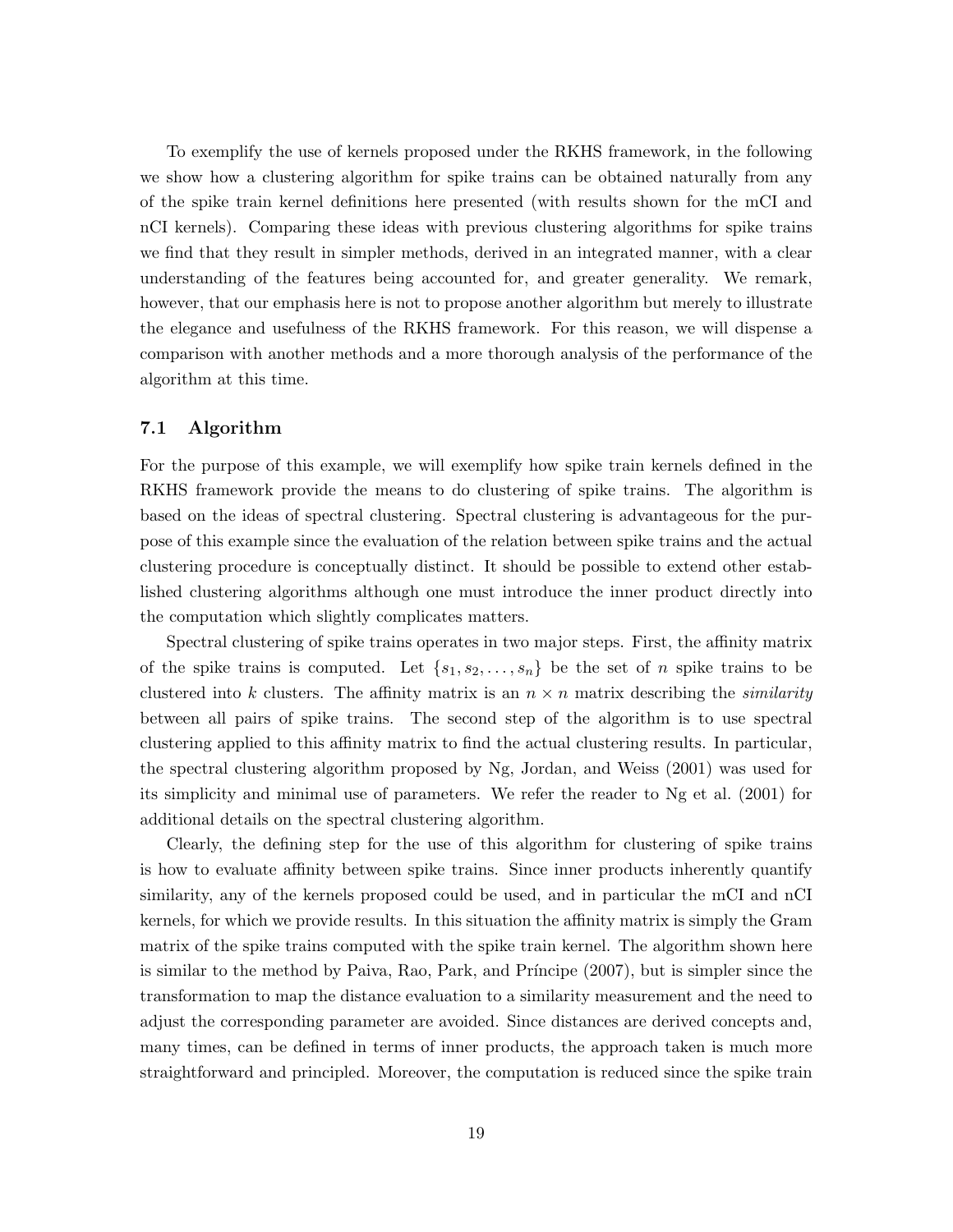kernels are simpler to evaluate than a distance. But most importantly, the algorithm can be generalized merely by using yet another spike train kernel.

#### **7.2 Simulation**

The goal of this simulation example is to show the importance of spike train kernels that go beyond the first cross-moment (i.e., cross-correlation) between spike trains. For this reason, we applied the algorithm described in the previous section for clustering of spike trains generated as homogeneous renewal point processes with a gamma inter-spike interval (ISI) distribution. This model was chosen since the Poisson process is a particular case and thus can be directly compared.

A three cluster problem is considered, in which each cluster is defined by the ISI distribution of its spike trains (see figure  $2(a)$ ). In other words, spike trains within the cluster were generated according to the same point process model. All spike trains were 1s long and with constant firing rate 20 spk/s. For each Monte Carlo run, a total of 100 spike trains randomly assigned to one of the clusters were generated. The results statistics were estimated over 500 Monte Carlo runs. For both the mCI and nCI kernels, the Gaussian function was used as smoothing function with results for three values of the smoothing width, 2, 10 and 100ms. In addition, the Gaussian kernel was utilized for  $\mathcal{K}_{\sigma}$  in the computation of the nCI kernel, with results for kernel sizes  $\sigma = 1$  and  $\sigma = 10$ .

The results of the simulation are shown in figure  $2(c)$ . The cluster with shape parameter  $\theta = 1$  contained Poisson spike trains, and spike trains with shape parameter  $\theta = 3$  were more regular whereas  $\theta = 0.5$  gave rise to more irregular (i.e. "bursty") spike trains. The results with the mCI kernel are at most 1.4% better, on average, than random selection. This low performance is not entirely surprising since all spike trains have constant firing rate. Using the nCI kernel with the larger smoothing width yielded an improvement of 14.7% for  $\sigma = 10$  and 18% for  $\sigma = 1$ , on average. Smaller values of  $\sigma$  did not improve the clustering performance ( $\sigma = 0.1$  resulted in the same performance as  $\sigma = 1$ ), demonstrating that the selection of kernel size  $\sigma$  for the nCI kernel is not very problematic. But, most importantly, the results show that even though the formulation depends only on the memoryless intensity functions, in practice, the nonlinear kernel  $K_{\sigma}$  allows for different spike train models to be discriminated. This improvement is due to the fact that  $K_{\sigma}$  enhances the slight differences in the estimated intensity functions due to the different point process model expressed in the spike trains (cf. figure  $2(b)$ ).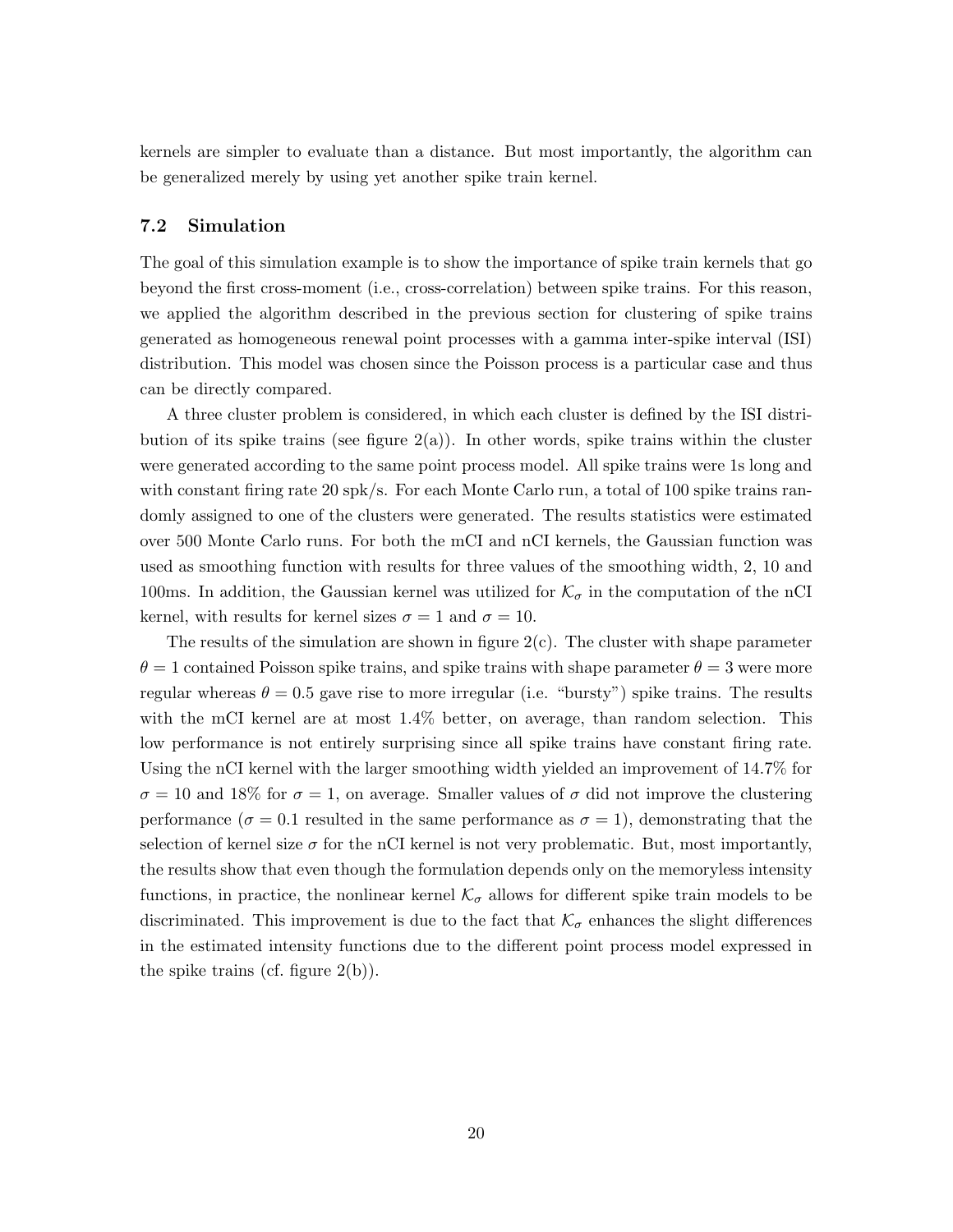



(a) Inter-spike interval (ISI) distributions defining each cluster.





Figure 2: Comparison of clustering performance using mCI and nCI kernels for a three cluster problem.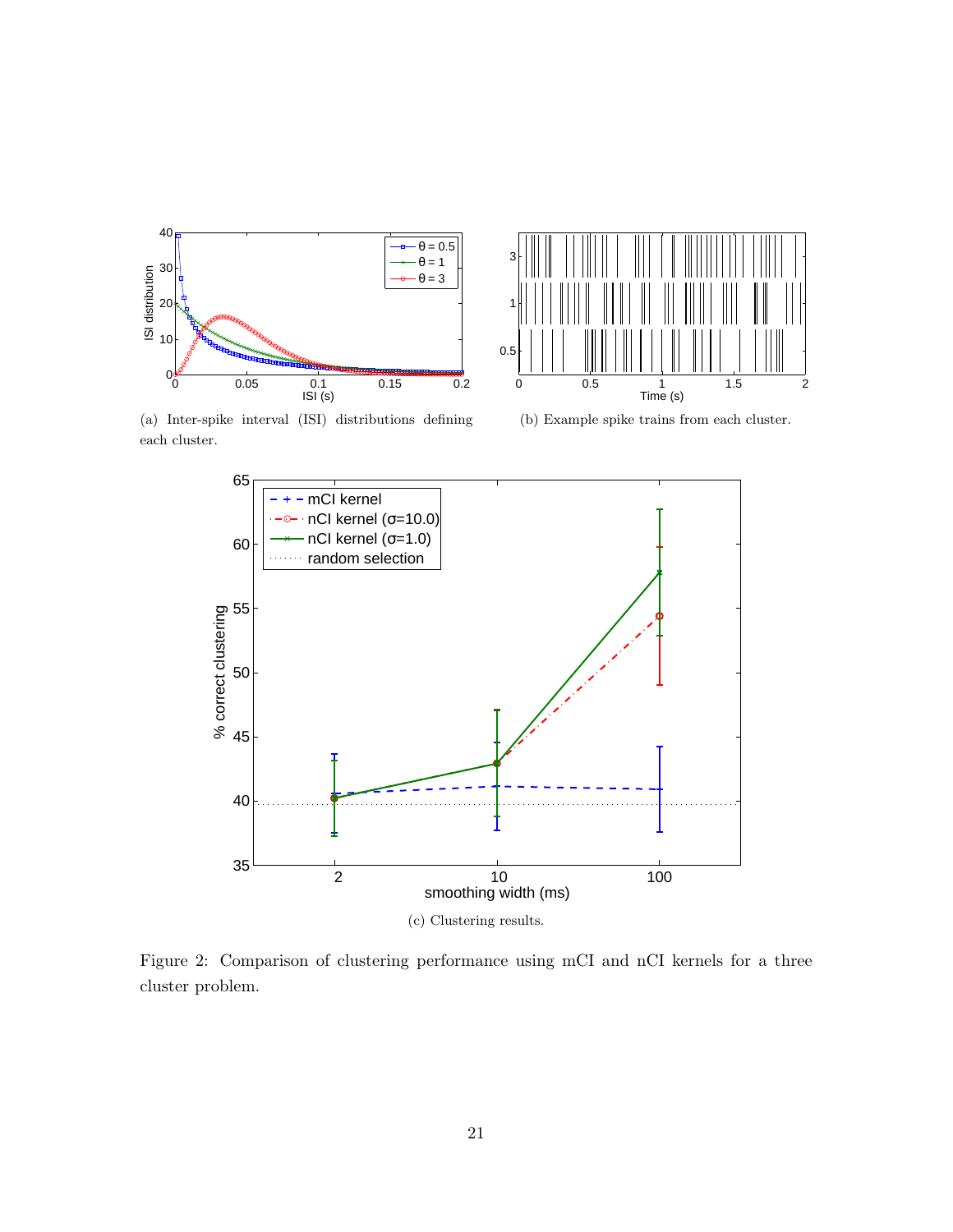### **8 Conclusion**

The point process nature of spike trains has made the application of conventional signal processing methods to spike trains difficult and imprecise to apply (e.g., through binning) from first principles. The most powerful methodologies to spike train analysis are based on statistical approaches, but they face serious shortcomings with the widespread use of multielectrode array techniques since they are only practical using an independent assumption.

This paper presents a reproducing kernel Hilbert space formulation for the analysis of spike trains that has the potential to improve the set of algorithms that can be developed for spike train analysis of multielectrode array data. The paper presents the theory with sufficient detail to establish a solid foundation and hopefully entice further work along this line of reasoning. Indeed, the paper dual role is to elucidate the set of possibilities that are open by the RKHS formulation and to link a very special case of the theory to methods that are in common use in computational neuroscience. So a lot of more work is needed to bring the possibilities open by RKHS theory to fruition in spike train signal analysis.

At the theoretical level we extend the early work of Parzen (1959) on stochastic processes to spike trains by defining bottom up the structure of the RKHS on the statistics of the point process, i.e. its intensity function. This result provides a solid foundation for future work both for practical algorithm development but also on a simple way to bring into the analysis more realistic assumptions about the statistics of spike trains. Indeed we show that the Poisson statistical model is behind the simplest definition of the RKHS (the memoryless cross-intensity kernel) and that this RKHS provides a linear space for doing signal processing in spike trains. However, the same framework can be applied to inhomogeneous Markov interval of even more general point process models which only now are beginning to be explored. We would like to emphasize that building a RKHS bottom up is a much more principled approach than the conventional way that RKHS are derived in machine learning, where the link to data statistics is only possible at the level of the estimated quantities, not the statistical operators themselves.

The second theoretical contribution is to show the flexibility of RKHS methodology. Indeed it is possible to define alternate, and yet unexplored, RKHS for spike train analysis that are not linearly related to the intensity functions. Obviously that this will provide many possible avenues for future research and there is the hope that it will be possible to derive systematic approaches to tailor the RKHS definition to the goal of the data analysis. We basically see two different types of RKHS that mimic exactly the two methodologies being developed in the machine learning and signal processing literatures: kernels that are data independent (*κ*) and kernels that are data dependent (CI kernels). Specifically for point processes we show in a specific case how that the former may be used to compose the latter, but they work with the data in very different ways. But what is interesting is that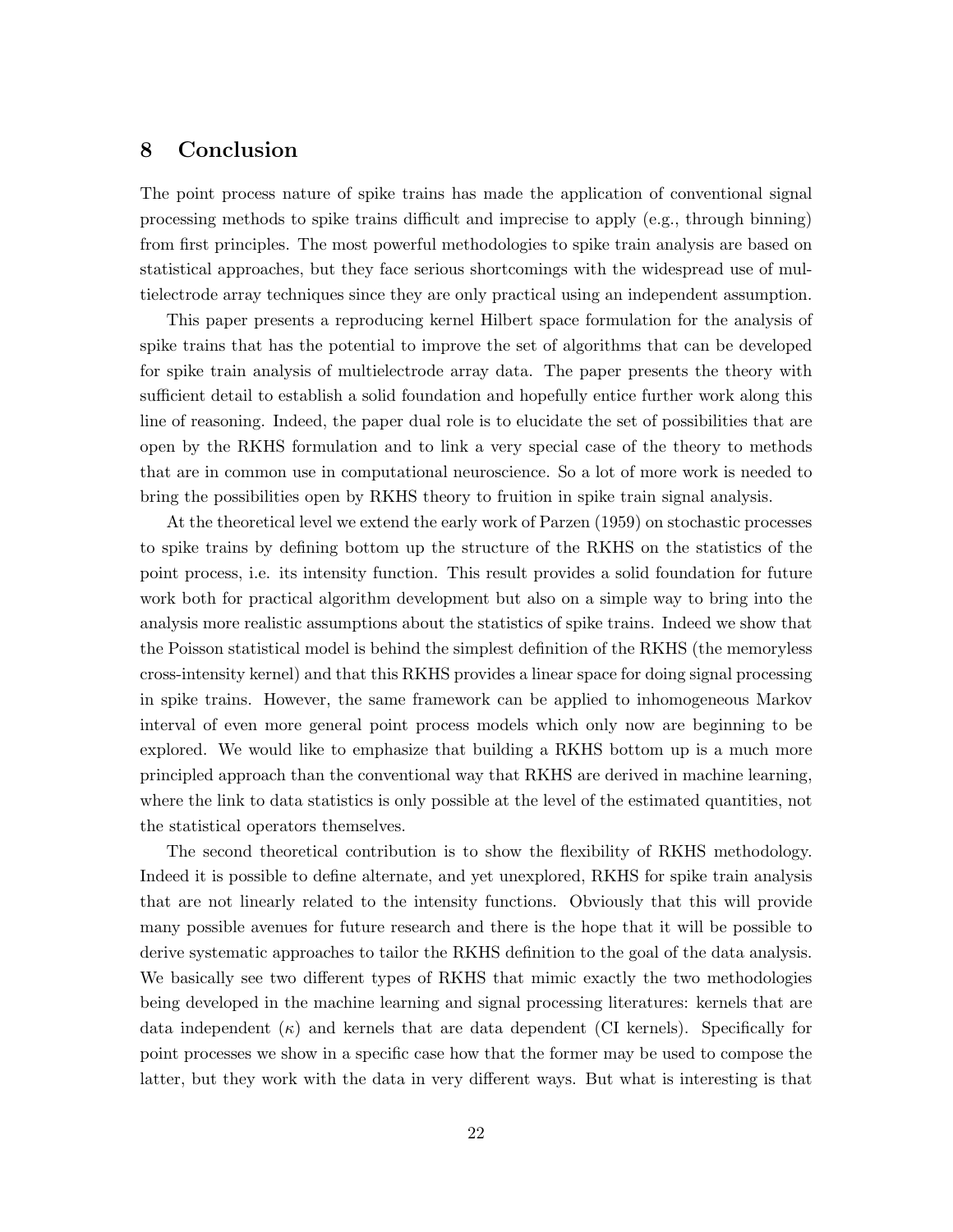these two types of RKHS provide different features in the transformation to the space of functions. The former is a macroscopic descriptor of the spike time intervals that may be usable in coarse analysis of the data. The latter is a functional descriptor of the data but it is harder to compute. In computational neuroscience only the latter is being pursued, but by analogy with the large impact of kernel methods in statistical learning, we foresee an equal important impact of the former in computational neuroscience. And yet, the theory and the operators we have presented in this paper will form the foundations for such future developments.

There are also practical implications of the RKHS methodology presented in this paper. Since the RKHS is a special vector space, all the conventional signal processing algorithms that involve inner product computations can be immediately implemented in the RKHS. We illustrate this with a spectral clustering application, but many other applications are possible, ranging from filtering to eigendecompositions of spike trains in the RKHS (Paiva, Park, and Príncipe, 2008b). The spectral clustering algorithm shown could also be derived using common distances measures that have been defined for spike trains as has been done before (Paiva et al., 2007). But we stress the elegance of the proposed formulation that first defines the structure of the space (the inner product) and then leaves for the users the design of their intended algorithm, unlike the approaches presented so far which are specific for the application. It is also important to stress the computational savings for spike timing analysis provided by our RKHS methodology, which has a complexity independent to data sampling rates but only depends on the spike rates.

There are still many other topics that need to be fully researched for a systematic use of the technique. Perhaps the most important one for practical applications is the kernel size parameter of the kernel function. The theory shows clearly the role of this free parameter, i.e. it sets the scale of the transformation by changing the inner product. So it provides flexibility to the researcher, but also suggests the need to find tools to help set this parameter according to the data and the analysis goal.

### **Acknowledgments**

The authors would like to thank Emory N. Brown for clarifying the estimation of the conditional intensity function using GLM. A. R. C. Paiva was supported by Fundação para a Ciência e a Tecnologia under grant SFRH/BD/18217/2004. This work was partially supported by NSF grants ECS-0422718 and CISE-0541241.

### **A Proofs**

In this section the proofs for properties 2 and 5 given in section 4.1 are presented.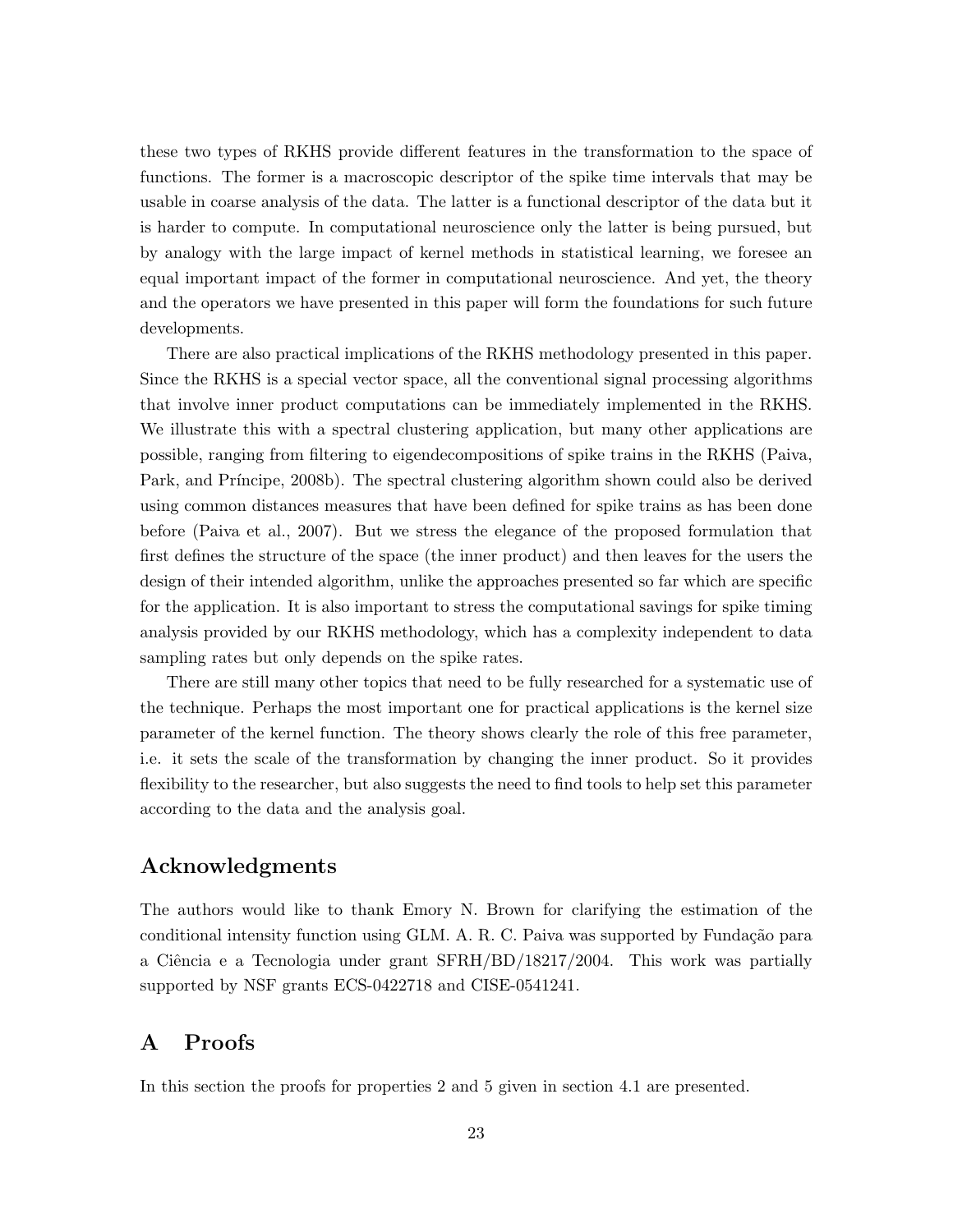*Proof of property 2.* The symmetry of the matrix results immediately from property 1. By definition, a matrix is non-negative definite if and only if  $\mathbf{a}^T \mathcal{I} \mathbf{a} \geq 0$ , for any  $\mathbf{a}^T = [a_1, \ldots, a_n]$ with  $a_i \in \mathbb{R}$ . So, we have that

$$
\mathbf{a}^T \mathcal{I} \mathbf{a} = \sum_{i=1}^n \sum_{j=1}^n a_i a_j \mathcal{I}(s_i, s_j), \qquad (30)
$$

which, making use of the general definition for CI kernels (equation (8)), yields,

$$
\mathbf{a}^T \mathcal{I} \mathbf{a} = \int_{\mathcal{T}} \left( \sum_{i=1}^n a_i \lambda_{s_i}(t) H_t^i \right) \left( \sum_{j=1}^n a_j \lambda_{s_j}(t) H_t^j \right) dt
$$
  
\n
$$
= \left\langle \sum_{i=1}^n a_i \lambda_{s_i}(\cdot) H_t^i \right\rangle, \sum_{j=1}^n a_j \lambda_{s_j}(\cdot) H_t^j \right\rangle_{L_2(\mathcal{T})}
$$
  
\n
$$
= \left\| \sum_{i=1}^n a_i \lambda_{s_i}(\cdot) H_t^i \right\|_{L_2(\mathcal{T})}^2 \ge 0.
$$
 (31)

*Proof of property 5.* Consider the 2 *×* 2 CI kernel matrix,

$$
\boldsymbol{\mathcal{I}} = \left[ \begin{array}{cc} \mathcal{I}(s_i,s_i) & \mathcal{I}(s_i,s_j) \\ \mathcal{I}(s_j,s_i) & \mathcal{I}(s_j,s_j) \end{array} \right].
$$

From property 2, this matrix is symmetric and non-negative definite. Hence, its determinant is non-negative (Harville, 1997, pg. 245). Mathematically,

$$
\det(\mathbf{I}) = \mathcal{I}(s_i, s_i)\mathcal{I}(s_j, s_j) - \mathcal{I}^2(s_i, s_j) \ge 0,
$$

which proves the result of equation (15).

### **References**

- N. Aronszajn. Theory of reproducing kernels. *Trans. Am. Math. Soc.*, 68(3):337–404, May 1950.
- C. Berg, J. P. R. Christensen, and P. Ressel. *Harmonic Analysis on Semigroups: Theory of Positive Definite and Related Functions*. Springer-Verlag, New York, NY, 1984.
- S. M. Bohte, J. N. Kok, and H. L. Poutré. Error-backpropagation in temporally encoded networks of spiking neurons. *Neurocomp.*, 48(1–4):17–37, Oct. 2002. doi: 10.1016/S0925-2312(01)00658-0.

 $\Box$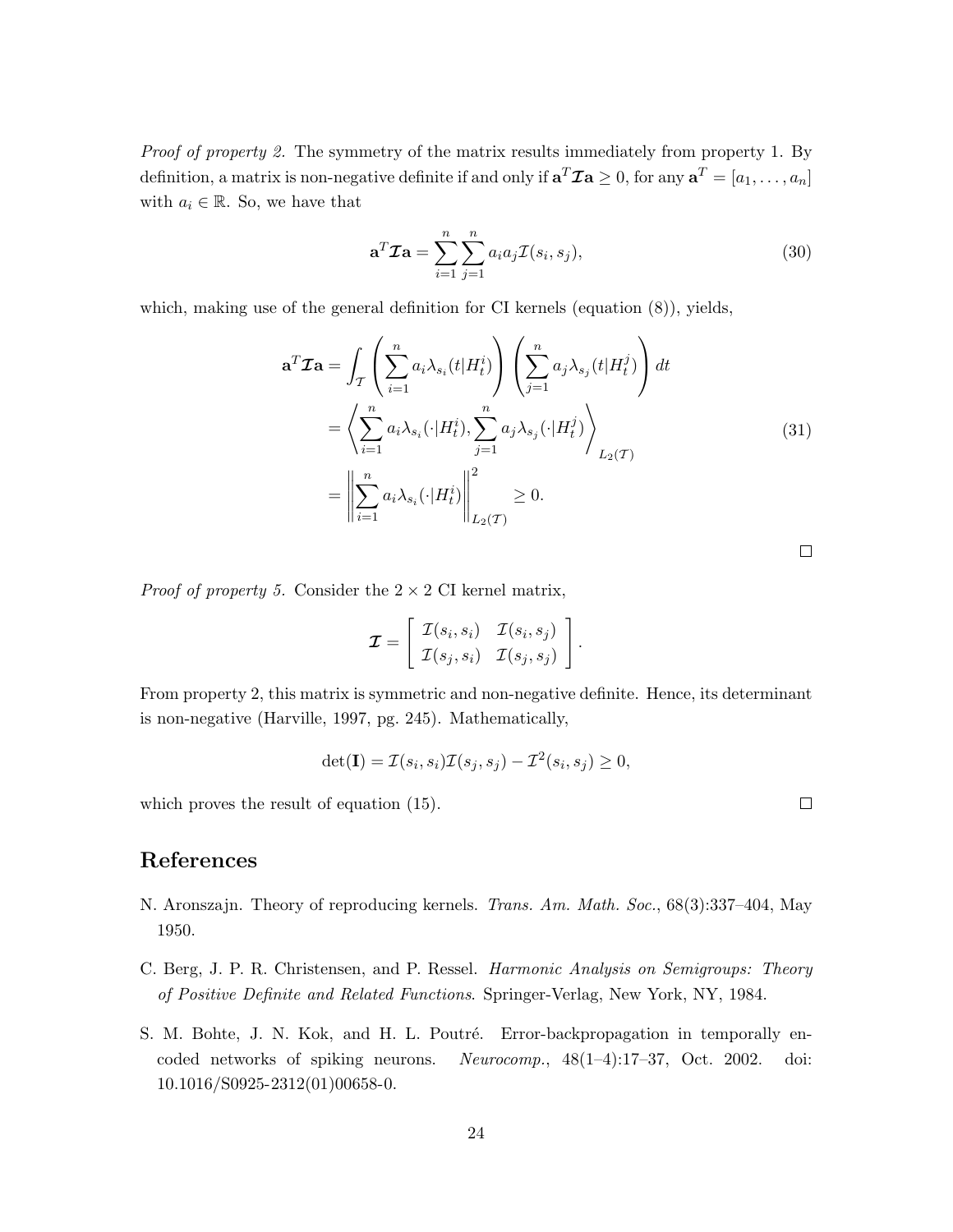- E. N. Brown, R. E. Kass, and P. P. Mitra. Multiple neural spike train data analysis: stateof-the-art and future challenges. *Nature Neurosci.*, 7:456–461, 2004. doi: 10.1038/nn1228.
- A. Carnell and D. Richardson. Linear algebra for time series of spikes. In *Proc. European Symp. on Artificial Neural Networks*, pages 363–368, Bruges, Belgium, Apr. 2005.
- Z. Chi and D. Margoliash. Temporal precision and temporal drift in brain and behavior of zebra finch song. *Neuron*, 32(1–20):899–910, Dec. 2001.
- Z. Chi, W. Wu, Z. Haga, N. G. Hatsopoulos, and D. Margoliash. Template-based spike pattern identification with linear convolution and dynamic time warping. *J. Neurophysiol.*, 97(2):1221–1235, Feb. 2007. doi: 10.1152/jn.00448.2006.
- D. R. Cox and V. Isham. *Point Processes*. Chapman and Hall, 1980.
- P. Dayan and L. F. Abbott. *Theoretical Neuroscience: Computational and Mathematical Modeling of Neural Systems*. MIT Press, Cambridge, MA, USA, 2001.
- P. Diggle and J. S. Marron. Equivalence of smoothing parameter selectors in density and intensity estimation. *J. Am. Stat. Assoc.*, 83(403):793–800, Sept. 1988.
- D. A. Harville. *Matrix algebra from a statistician's perspective*. Springer, 1997.
- T. Kailath. RKHS approach to detection and estimation problems–part I: Deterministic signals in gaussian noise. *IEEE Trans. Inform. Theory*, 17(5):530–549, Sept. 1971.
- T. Kailath and D. L. Duttweiler. An RKHS approach to detection and estimation problems– part III: Generalized innovations representations and a likelihood-ratio formula. *IEEE Trans. Inform. Theory*, 18(6):730–745, Nov. 1972.
- R. E. Kass and V. Ventura. A spike-train probability model. *Neural Comp.*, 13(8):1713– 1720, Aug. 2001.
- R. E. Kass, V. Ventura, and C. Cai. Statistical smoothing of neuronal data. *Network: Comp. Neural Sys.*, 14:5–15, 2003.
- R. E. Kass, V. Ventura, and E. N. Brown. Statistical issues in the analysis of neuronal data. *J. Neurophysiol.*, 94:8–25, 2005. doi: 10.1152/jn.00648.2004.
- S. B. Lowen and M. C. Teich. *Fractal-Based Point Processes*. Wiley, 2005. ISBN 0-471- 38376-7.
- W. Maass and C. M. Bishop, editors. *Pulsed Neural Networks*. MIT Press, 1998.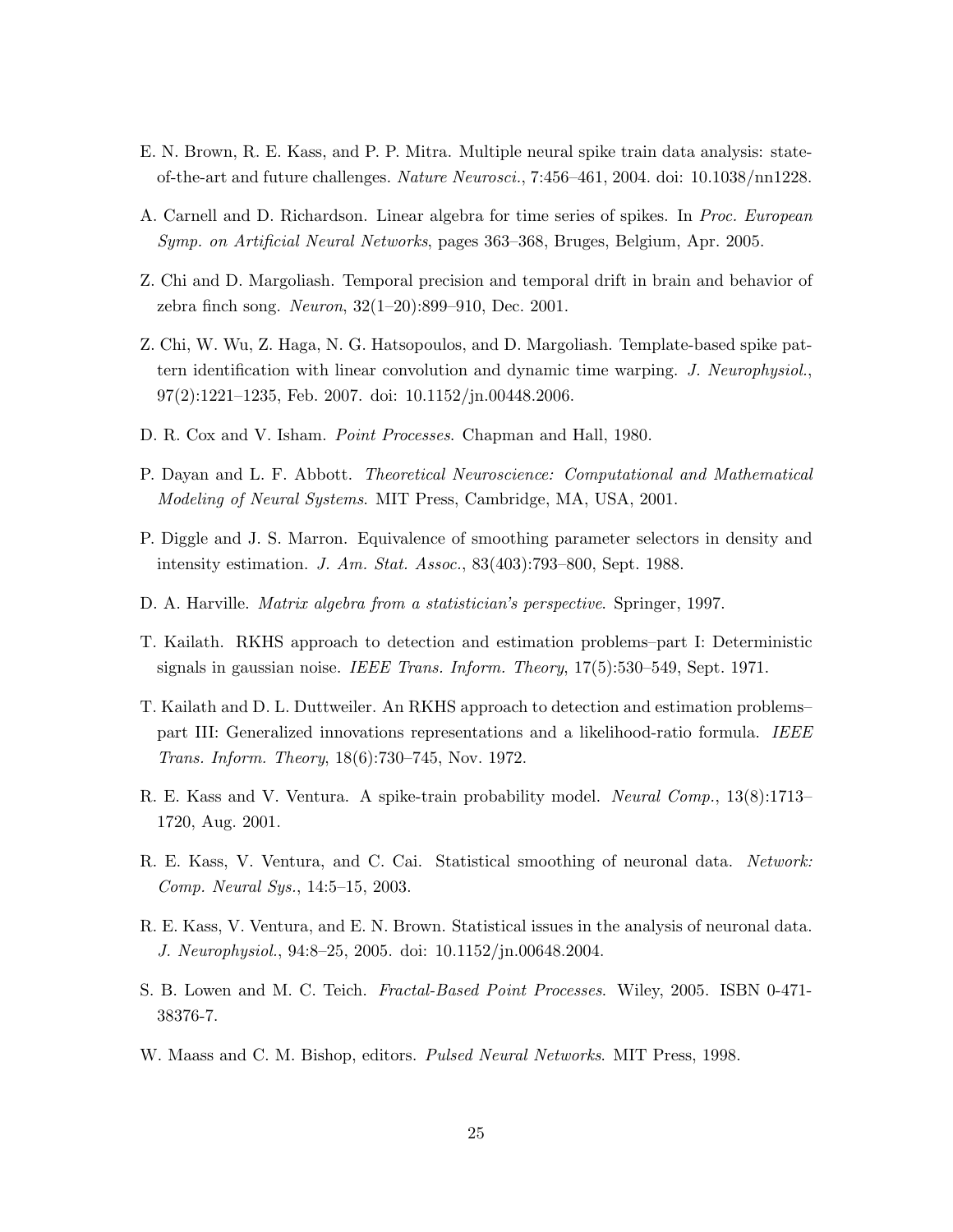- W. Maass, T. Natschläger, and H. Markram. Real-time computing without stable states: A new framework for neural computation based on perturbations. *Neural Comp.*, 14(11): 2531–2560, 2002. doi: 10.1162/089976602760407955.
- K. V. Mardia and P. E. Jupp. *Directional Statistics*. John Wiley & Sons, West Sussex, England, 2000. ISBN 0-471-95333-4.
- E. H. Moore. On properly positive Hermitian matrices. *Bull. Am. Math. Soc.*, 23:59, 1916.
- A. Y. Ng, M. I. Jordan, and Y. Weiss. On spectral clustering: Analysis and an algorithm. In *Advances Neural Information Processing Systems*, volume 14, 2001.
- A. R. C. Paiva, J.-W. Xu, and J. C. Príncipe. Kernel principal components are maximum entropy projections. In *Proc. Int. Conf. on Independent Component Analysis and Blind Source Separation, ICA-2006*, pages 846–853, Charleston, SC, Mar. 2006. doi: 10.1007/ 11679363 105.
- A. R. C. Paiva, S. Rao, I. Park, and J. C. Príncipe. Spectral clustering of synchronous spike trains. In *Proc. IEEE Int. Joint Conf. on Neural Networks, IJCNN-2007*, Orlando, FL, USA, Aug. 2007.
- A. R. C. Paiva, I. Park, and J. C. Pr´ıncipe. Reproducing kernel hilbert spaces for spike train analysis. In *Proc. IEEE Int. Conf. on Acoustics, Speech, and Signal Processing, ICASSP-2008*, Las Vegas, NV, USA, Apr. 2008a.
- A. R. C. Paiva, I. Park, and J. C. Pr´ıncipe. Optimization in reproducing kernel Hilbert spaces of spike trains. In *Computational Neuroscience*. Springer, 2008b. in press.
- E. Parzen. On the estimation of a probability density function and the mode. *Annals Math. Stat.*, 33(2):1065–1076, Sept. 1962.
- E. Parzen. Statistical inference on time series by Hilbert space methods. Technical Report 23, Applied Mathematics and Statistics Laboratory, Stanford University, Stanford, California, Jan. 1959.
- D. H. Perkel, G. L. Gerstein, and G. P. Moore. Neuronal spike trains and stochastic point processes. II. simultaneous spike trains. *Biophys. J.*, 7(4):419–440, July 1967.
- J. C. Príncipe, D. Xu, and J. W. Fisher. Information theoretic learning. In S. Haykin, editor, *Unsupervised Adaptive Filtering*, volume 2, pages 265–319. John Wiley & Sons, 2000.
- R.-D. Reiss. *A Course on Point Processes*. Springer-Verlag, New York, NY, 1993.